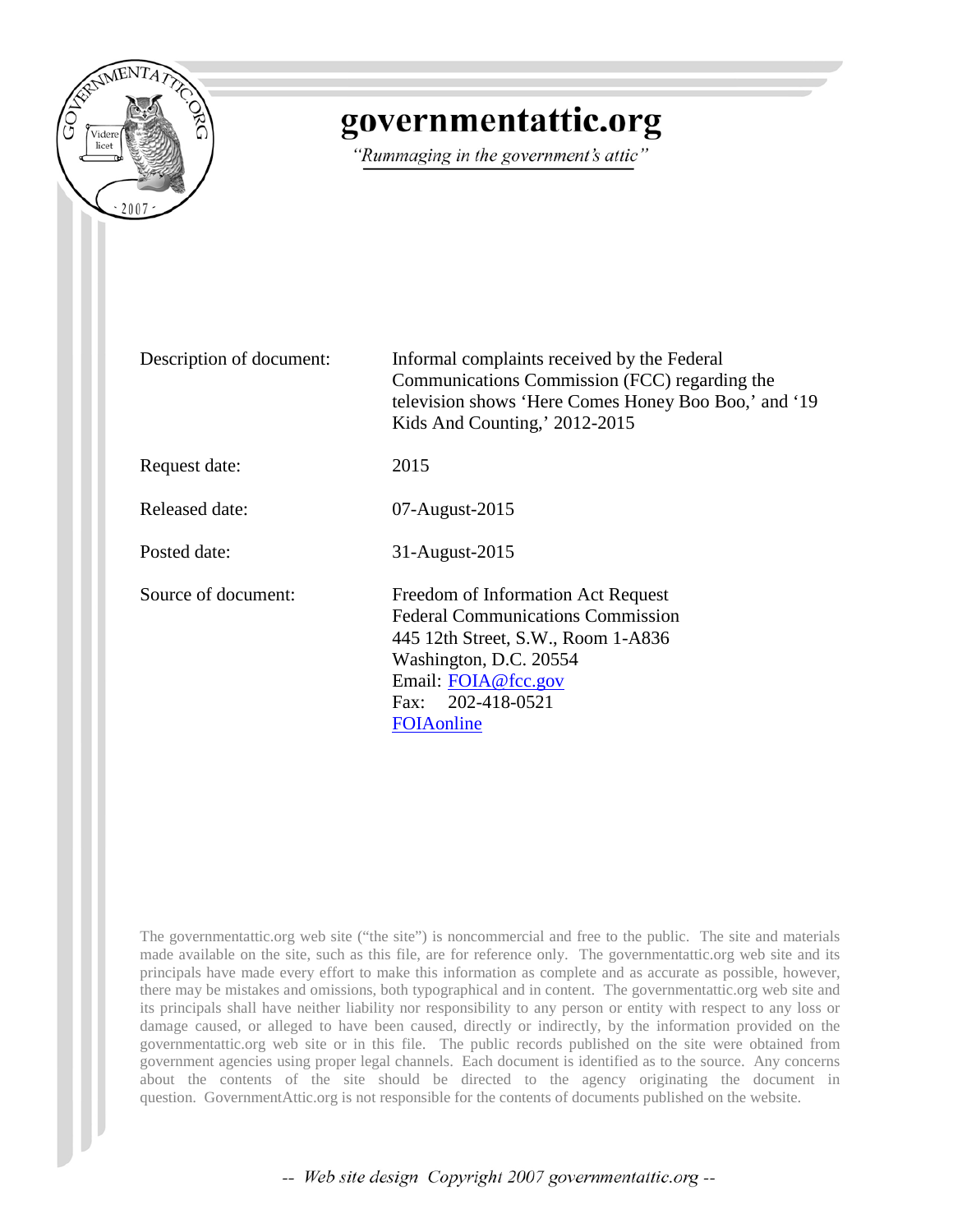



August 7, 2015

FOIA Nos. 2015-689 and 2015-690

This letter responds to your recent Freedom of Information Act ("FOIA") request received by the Federal Communications Commission (FCC or Commission) and assigned to the Conswner & Governmental Affairs ("CGB") and Enforcement ("EB") Bureaus. You are requesting informal complaints regarding the television series "HERE COMES HONEY BOO BOO" and "19 KIDS AND COUNTING."

Please be advised that your two FOIA requests were aggregated for calculation of the FOIA fees. According to the Commission's Records Control Schedule for Informal Complaints ("Records Control Schedule"), the Commission is not required to maintain informal complaints and related correspondence for more than three years after the case is closed. See Nl-173-07-1, FCC Disposition Authority. Therefore, all complaints records prior to January 1, 2012, have been purged pursuant to the Records Control Schedule.

CGB conducted a search of the databases in which we maintain the records of informal complaints filed by, or on behalf of, consumers. Our search revealed 26 complaints that are responsive to your request, which are attached. EB informed CGB that a search of its records identified no responsive documents.

Mike Hennigan of my staff redacted all personal identifying information relating to the individuals who submitted or are named in the enclosed complaints or inquiries based on Exemption 6 of FOIA, which permits agencies not to disclose files that would clearly invade personal privacy.

Please be advised that the Commission receives many complaints and comments that do not involve violations of the Communications Act or any FCC rule or order. Thus, the existence of a complaint filed against a particular carrier or business entity does not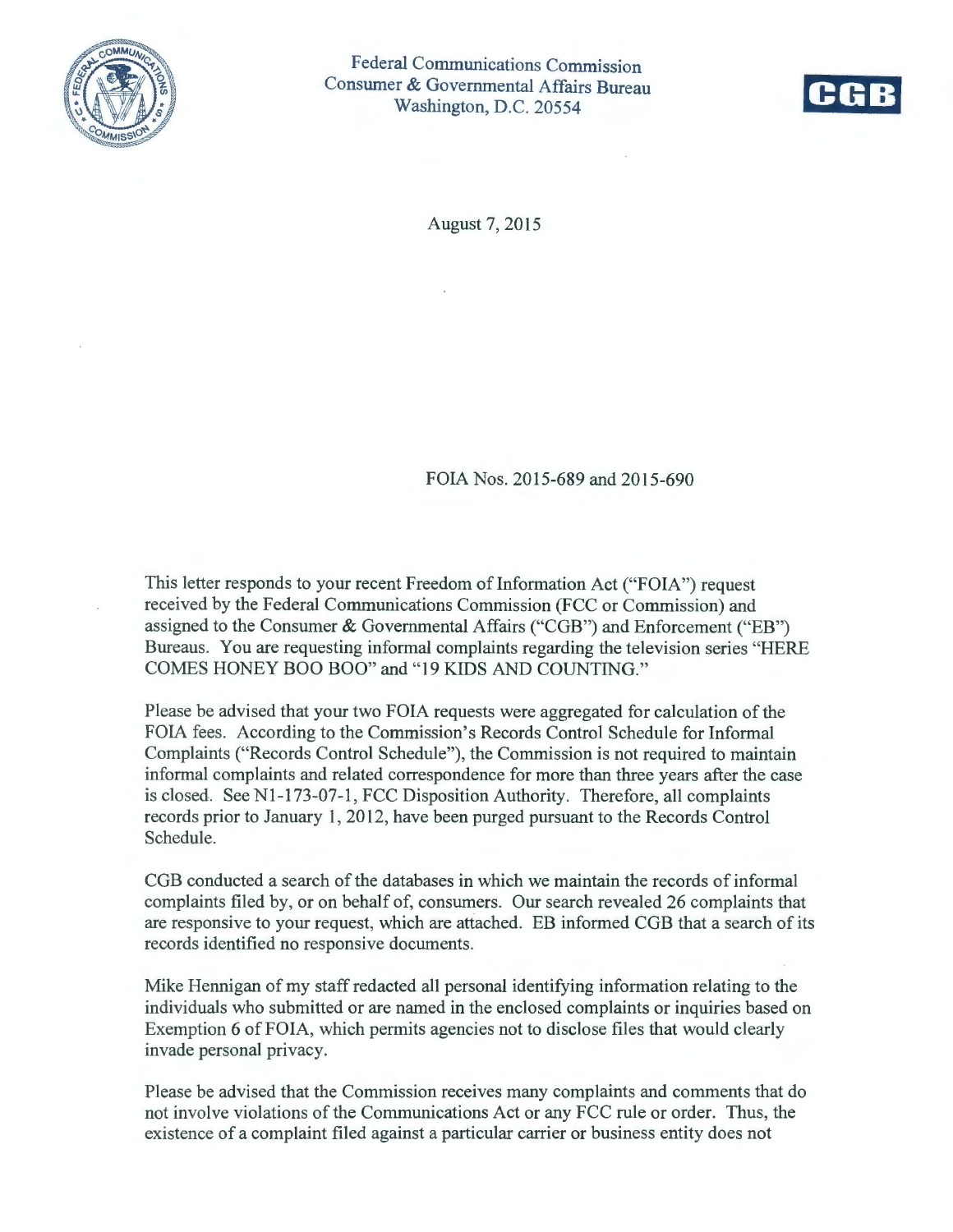necessarily indicate any wrongdoing by any individuals or business entities named in the complaint.

FOIA and FCC rules require the FCC to charge requesters for time spent searching for and reviewing responsive documents, and for copying them. Based on your classification as an "all other" requester, the FCC does not charge you for the first two hours of search time and the first 100 pages of copying. Because preparing the response to your request falls within these limits, the FCC is not charging you for processing it.

If you consider this to be a denial of your FOIA request, you may seek review by filing an application for review with the Office of General Counsel. An application for review must be *received* by the Commission within 30 calendar days of the date of this letter<sup>1</sup>. You may file an application for review by mailing the application to Federal Communications Commission, Office of General Counsel, 445 12th St SW, Washington, DC 20554, or you may file your application for review electronically by e-mailing it to FOIA-Appeal@fcc.gov. Please caption the envelope (or subject line, if via e-mail) and the application itself as "Review of Freedom of Information Action."

Sincerely,

Nancy Stevenson

Deputy Chief Consumer Policy Division Consumer & Governmental Affairs Bureau

Attachments

<sup>&</sup>lt;sup>1</sup>. 47 C.F.R. §§ 0.461(j), 1.115; 47 C.F.R. § 1.7 (documents are considered filed with the Commission upon their receipt at the location designated by the Commission).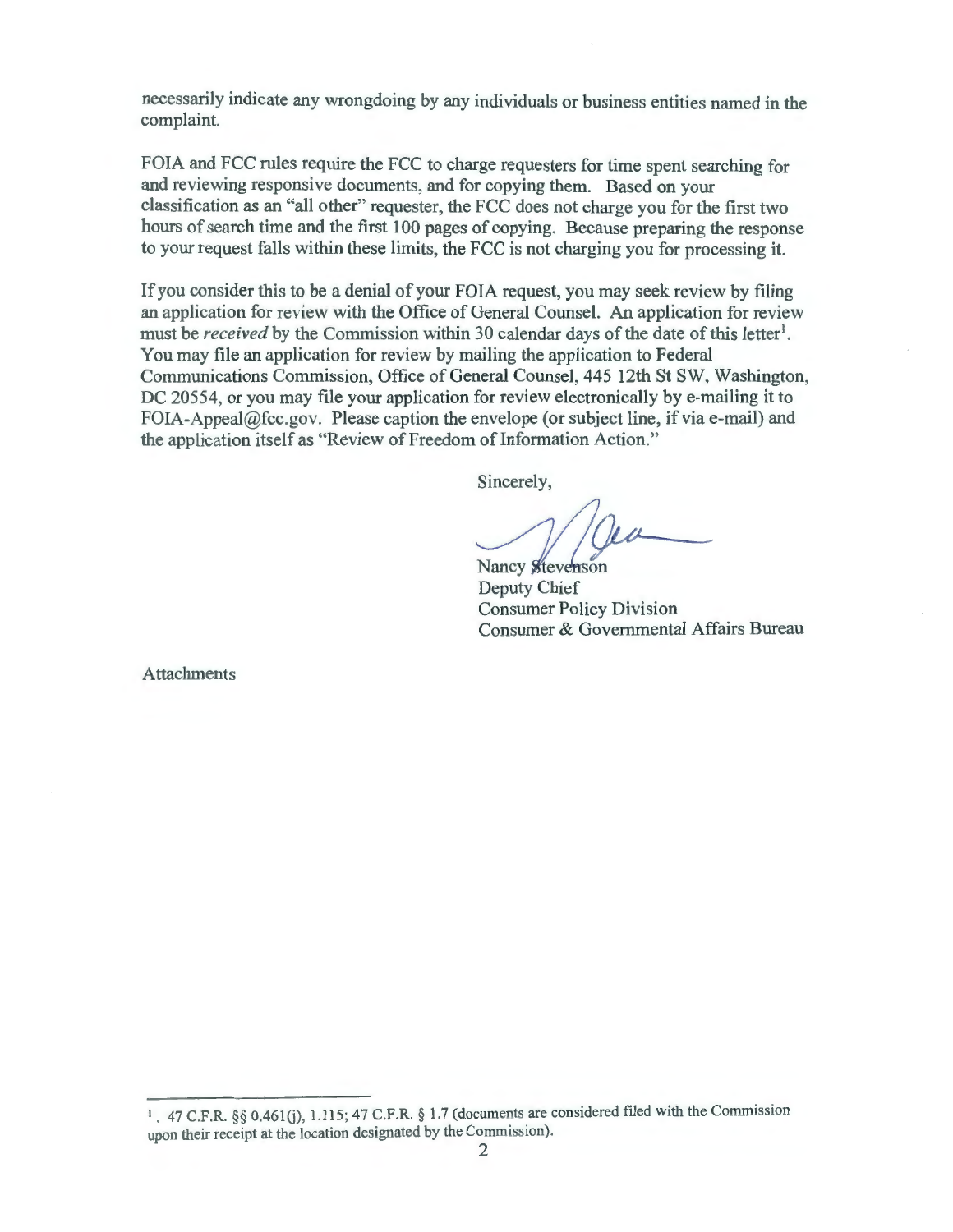Ticket: # 394218 - 19 Kids and Counting Date: 7/9/2015 9:14:49 PM Received via: TV City/State/Zip: Greenville, South Carolina 29615 Status: Solved

### **Description**

Due to the recent evidence that has been made public via the FOIA, The Duggar family was proven to have committed felony crimes and consealed other felony crimes. This type of behavior has no place on television. Unfortunately, if the show 19 Kids and Counting is allowed to be broadcast, there is a strong possibility other children will be sexually abused and the abuse go unreported. The American people have clearly spoken, as have our current state and federal laws. Sexual abuse of a minor, and consealment of sexual abuse cannot be over looked or unpunished. The Duggar family was portrayed as a strong Christian family with traditional family values. Jim Bob and Michelle Duggar were considered role models and parenting experts. It is irresponsible to allow the show to continue, in light of the crimes committed and consealed. Thank you for you swift decision in this matter. We as a nation must speak out against child abuse and neglect. We cannot allow our most vulnerable citizens to be victimized and go unprotected.

# Follow-up message by FCC on 7/13/2015 8:17:42 AM: -<br>**Foll**<br>Than

Thank you for contacting the FCC to share your concerns about broadcast program material that you find offensive. It is against federal law for a television or radio station to air obscene programming at any time, or to air indecent or profane material during the hours of 6 a.m. to 10 p.m. The FCC is charged with enforcing the law that governs the broadcast of such material.

For the FCC to consider whether a licensee has violated these requirements of the law, a complaint must relate to particular programming, rather than express a general opinion. To proceed on a complaint, the FCC must have information that includes the station that aired the programming material, the date and time of day of the broadcast, a recording, transcript or description of the material broadcasted. This will allow us to determine whether it is obscene, indecent or profane. Because your complaint does not provide all of this information, we cannot proceed further with regard to your allegations. Accordingly, we must close your complaint.

Your views and concerns about program material are important to us. You may refile your complaint with this additional information. To expedite our consideration of your complaint, we recommend that you submit it via the FCC's online Consumer Help Center at consumercomplaints.fcc.gov.

To assist you further, we are including links to information that discusses the law with respect to indecent, profane and obscene broadcasts and our enforcement procedures.

We encourage you to convey your concerns, whether general or program-specific, directly to station management. This can be an effective method to influence a broadcast licensee's programming decisions.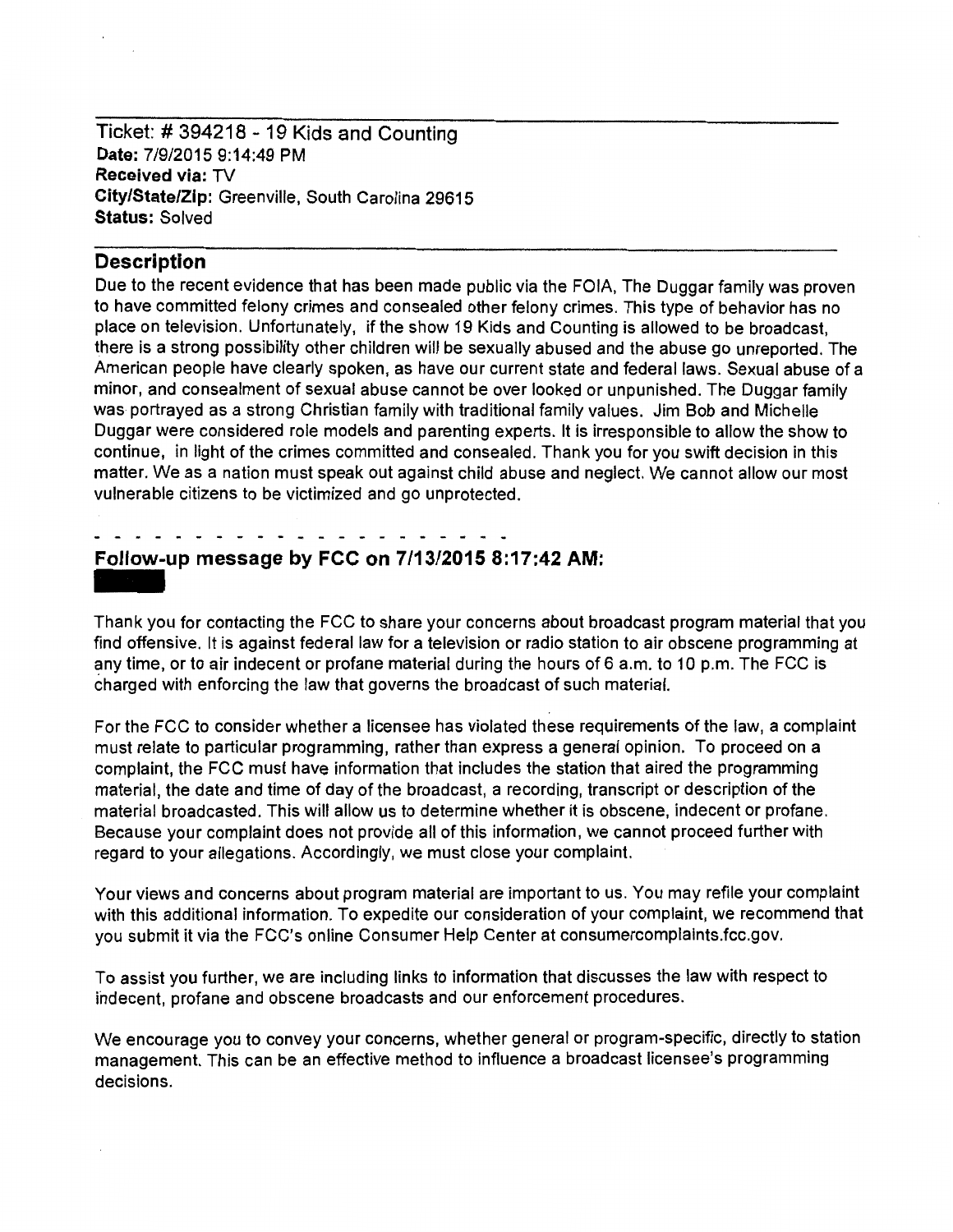https://consumercomplaints. fcc.gov/hc/en-us/articles/203700670-Cab le-TV-and-Offensive-Programming-Quick-Facts

 $\ddot{\phantom{a}}$ 

 $\ddot{\phantom{0}}$ 

 $\bar{z}$ 

 $\sim 10^7$ 

 $\bar{\epsilon}$ 

 $\sim$ 

https://consumercomplaints. fcc.gov/hc/en-us/articles/20370061 0-Satellite-Programming-Qu ick-F acts

 $\hat{\mathcal{A}}$ 

 $\sim$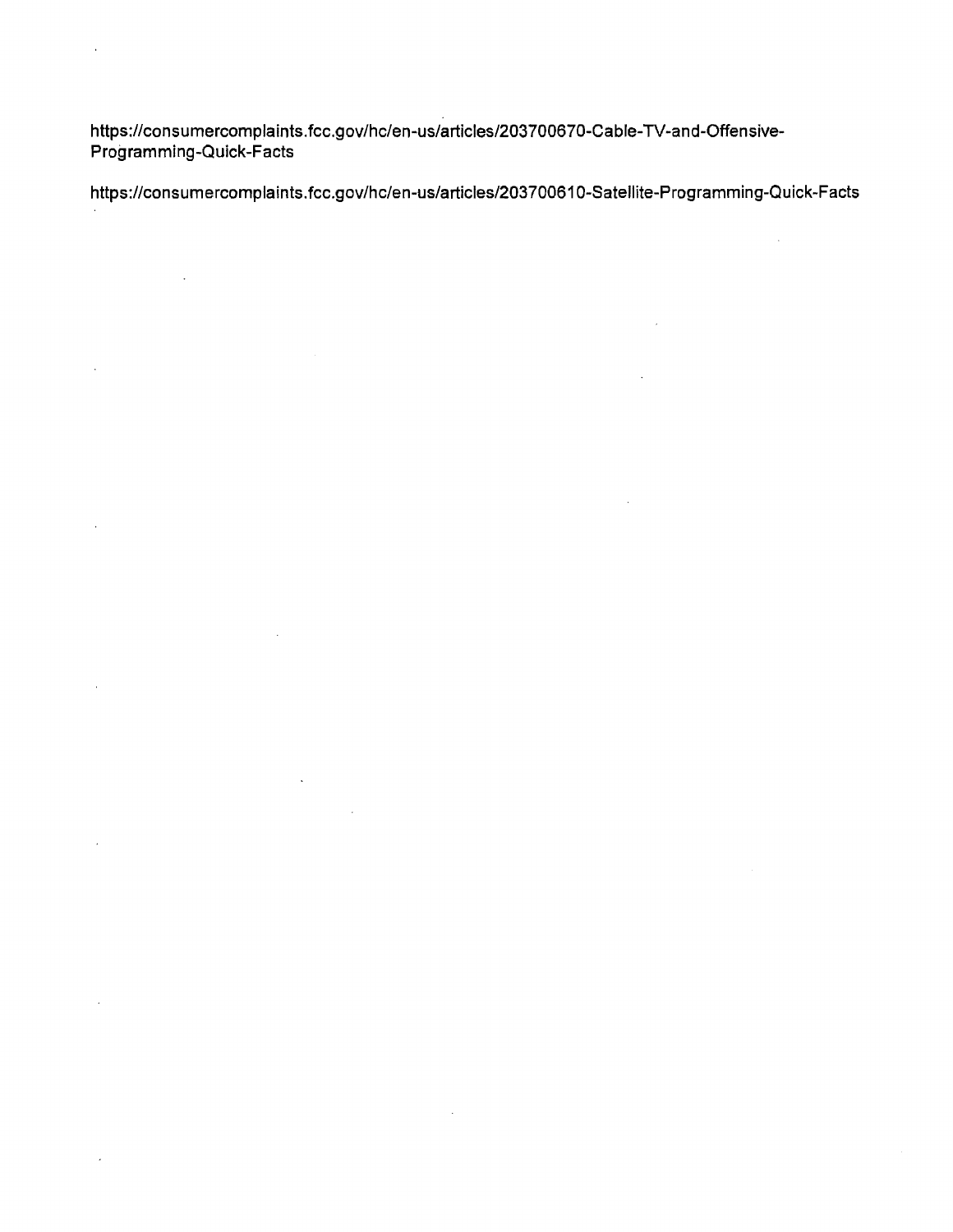Ticket: # 393997 - 19 kids and counting Date: 7/9/2015 7:36:47 PM Received via: TV City/State/Zip: Little Rock, Arkansas 72206 Status: Solved Company Complaining About: Infinity

## **Description**

It is my understanding that there have been complaints lodged against the TLC show 19 Kids and Counting. There are very few shows with Christian values left on TV, and apparently the liberal agenda is to get all of them removed in any way possible. There are many morally corrupt shows that should be removed from TV before this show but as this country is going to hell in a handbasket I am not surprised that this show is being attacked. The "pedophile" in question was a child when he did what he is accused of doing. Doesn't make it right but doesn't warrant the witch hunt that has been waged against this family. Please do not ban this show. These people are being persecuted!

## Follow·up message by FCC on 7/13/2015 9:09:33 AM:

Follow-up message by FCC on 7/13/2015 9:09:33 AM:<br>Thank you for your submission. Your complaint provides the FCC with important information we can use to develop policies to protect consumers, remedy violations of the Communications Act, and encourage future compliance with the law.

We have attached a consumer guide that includes relevant information on the issue you have raised.

As such, no further action is required by the FCC. Your complaint was closed as·of today.

Thank you for your submission and help in furthering the FCC's mission on behalf of consumers.

Link to consumer guide:

https://consumercomplaints.fcc.gov/hc/en-us/articles/203700670-Cable-TV-and-Offensive-Programming-Quick-Facts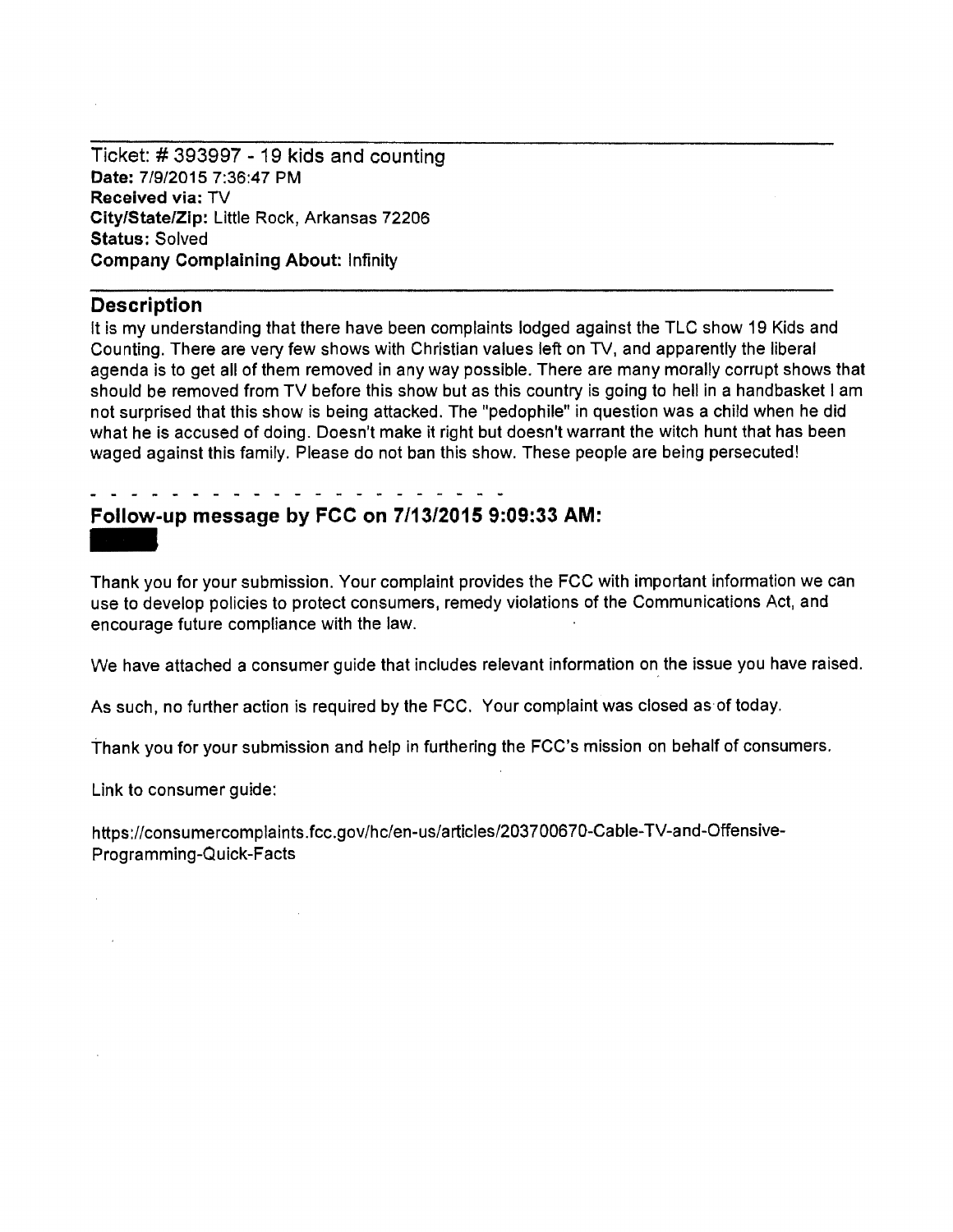Ticket:# 393232 - Complaint, TLC Network, 19 Kids and Counting, lndency, Documented Child Molestation 5 young girls, including sister **Date:** 7/9/2015 4:13:59 PM **Received via:** TV **City/State/Zip:** Wantagh, New York 11793 **Status:** Solved

### **Description**

#### Dear FCC

I speak as a mom, a concerned citizen second and lastly, a very angry consumer. There is a network, TLC The Learning Channel, channel 28 on Long Island, Cablevision to be exact, who has produced a show now for a number of years, 19 Kids and Counting. It is supposedly a "family" show. However, what I have learned in the last few weeks is that one of the Duggar children who was 14 at the time, sexually molested four of his sisters, one as young as 5 years of age. This has been documented through the Arkansas Police Department. Records were just released through the Open Public Record Act via the press. This is how we, the consumers, the public were made aware of this sexual abuse. My complaint is that after this abuse was officically documented, in 2006, the family signed a reality TV show contract with TLC and in 2008 the first episode of 19 Kids and Counting was shown on air and we, as parents, consumers who care about children, were deceived into believing that this was a "family show" but it was anything but. We were paying through our cable bill to support a show that has a history beyond the word "indecent" believing we were being shown something children can enjoy watching but then learning that this family hid sexual molestation, a violation of young girls, and presented to us as though nothing ever happened. This is unacceptable. TLC has NOT yet made a statement to formally discontinue filming this show. I am angry right now. I refuse to pay for anything supporting the sexual molestation of a child. By the FCC allowing TLC to continue filming this show would be, as well, supporting the deception that we all experienced, that children experienced learning about this family and also saying that it's okay to victims of abuse for television to call child molestation "entertainment". As well, please note that there is a child labor law on the books in Arkansas that does not allow babies under 15 days to be provided a work permit to protect them. When contacting the Arkansas Department of Labor and confirmed by the Attorney General, however, they have no records of this show in their Department. They confirmed that all production companies must contact them when engaging minors in their projects, so I ask, again, why are there no records? They stated that reality TV can be covered under their law, that all projects are different and they investigate each one. However, again, no records exist. (I have the letters). No complaints were filed they stated. Dear members of the FCC, consumers are now supporting a show where no complaint was even filed by the authorities while the filming of this show took place. They have documentation that 5 young girls were sexually molested yet they turned their heads when the camera crews showed up at the Duggar home and when the person who molested these young girls, was part of this show, filmed around town near other children as well. FCC, if this is what you expect consumers to pay for, this is wrong and I am complaining and I will not pay to have this network be a part of my bill (but I am not getting anywhere with this fight as my cable provider has no power over this issue) and please do not expect viewers, moms/dads/children to ever watch a show on TV, a family show that is beyond the definition of indecent and through their payment for this service support sexual abuse of a child. What would you like us to tell our children if the filming of this show continues? That our country supports child molestation and allows this to now be part of the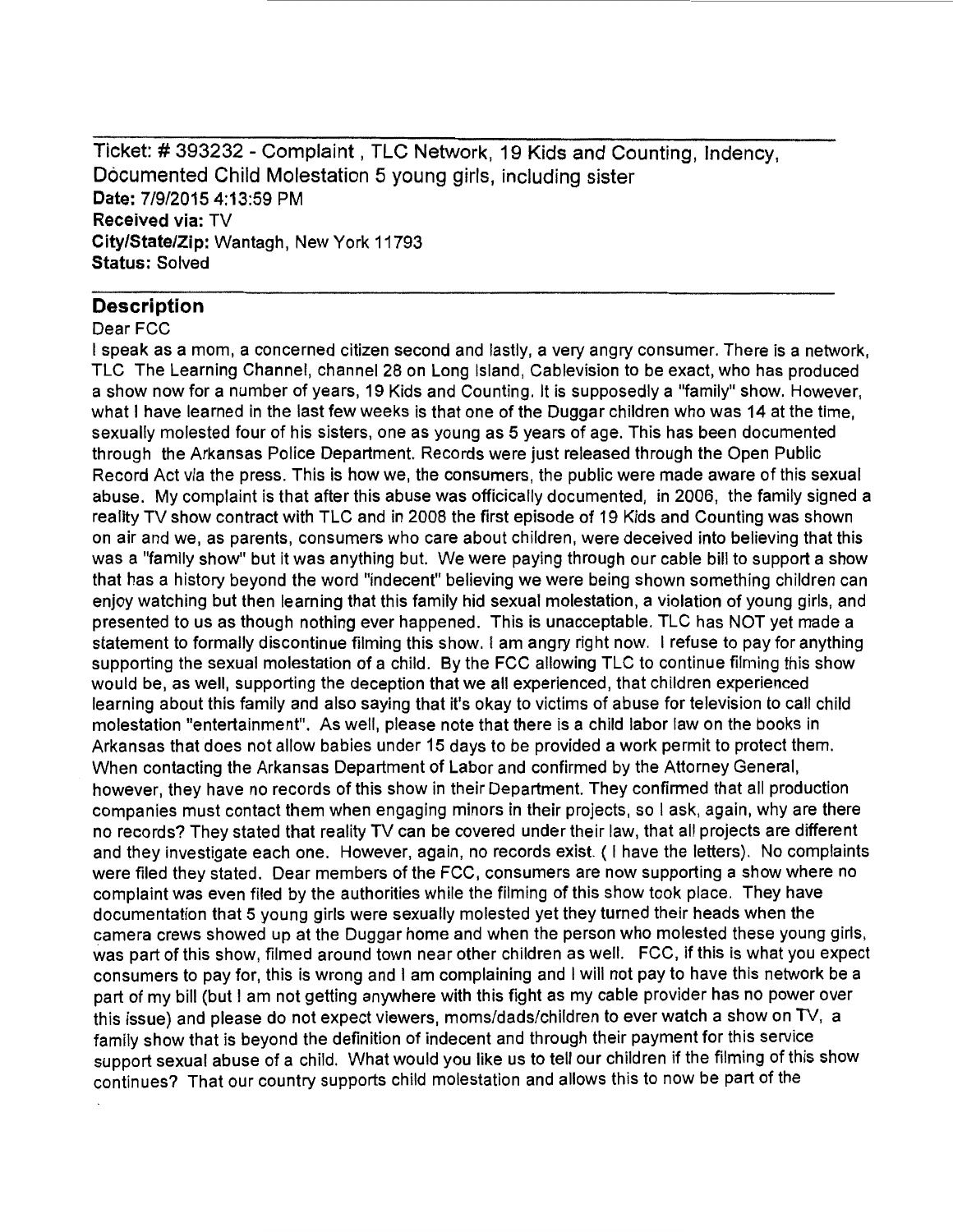entertainment package in their cable bill? Please do not allow this show to continue and please do not allow any spin-offs of this show as well. There should be background checks with families as well so this never happens again.

. . . . . . . . . . .

## **Follow-up message by FCC on 7/13/2015 12:28:20 PM:**

Dear Consumer,

(Please review the links below regarding paid service channels.)

Thank you for contacting the FCC to share your concerns about broadcast program material that you find offensive. It is against federal law for a television or radio station to air obscene programming at any time, or to air indecent or profane material during the hours of 6 a.m. to 10 p.m. The FCC is charged with enforcing the law that governs the broadcast of such material.

For the FCC to consider whether a licensee has violated these requirements of the law, a complaint must relate to particular programming, rather than express a general opinion. To proceed on a complaint, the FCC must have information that includes the station that aired the programming material, the date and time of day of the broadcast, a recording, transcript or description of the material broadcasted. This will allow us to determine whether it is obscene, indecent or profane. Because your complaint does not provide all of this information, we cannot proceed further with regard to your allegations. Accordingly, we must close your complaint.

Your views and concerns about program material are important to us. You may refile your complaint with this additional information. To expedite our consideration of your complaint, we recommend that you submit it via the FCC's online Consumer Help Center at consumercomplaints.fcc.gov.

To assist you further, we are including links to information that discusses the law with respect to indecent, profane and obscene broadcasts and our enforcement procedures.

We encourage you to convey your concerns, whether general or program-specific, directly to station management. This can be an effective method to influence a broadcast licensee's programming decisions.

https://consumercomplaints.fcc.gov/hc/en-us/articles/203700670-Cable-TV-and-Offensive-Programming-Quick-Facts

 $\mathcal{L}_{\mathrm{in}}$ 

https://consumercomplaints.fcc.gov/hc/en-us/articles/203700610-Satellite-Programming-Quick-Facts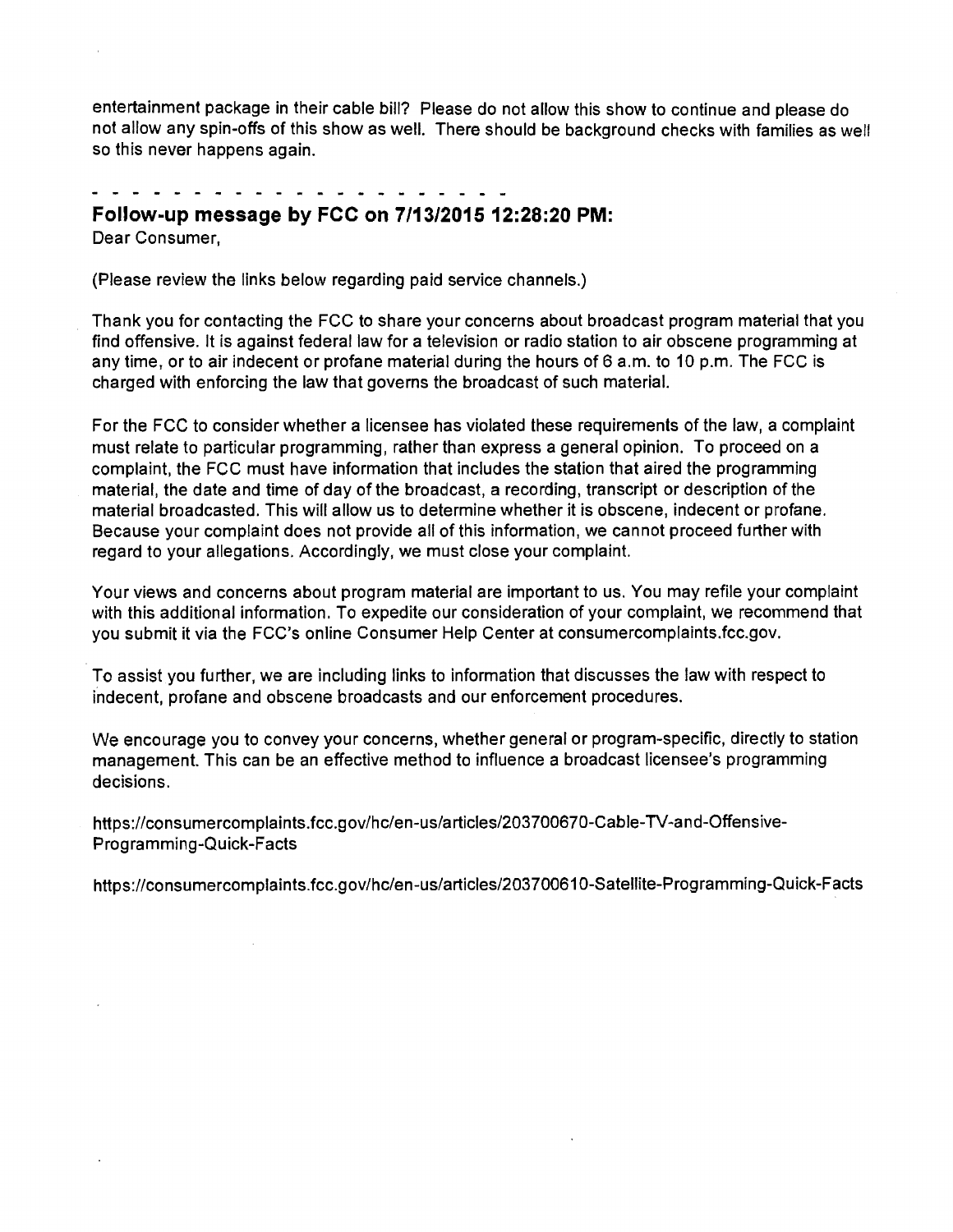Ticket:# 391652 - 19 Kids and Counting Date: 7/9/2015 6:53:10 AM Received via: TV City/State/Zip: New York, New York 10001 Status: Solved

#### **Description**

Please force 19 kids and counting to be cancelled. The show is promoting deviant behaviour under the guise of Christianity. Thank you

## Follow-up message by FCC on 7/13/2015 12:16:35 PM: Dear Consumer,

(Please review the links below regarding paid service channels.)

Thank you for contacting the FCC to share your concerns about broadcast program material that you find offensive. It is against federal law for a television or radio station to air obscene programming at any time, or to air indecent or profane material during the hours of 6 a.m. to 10 p.m. The FCC is charged with enforcing the law that governs the broadcast of such material.

For the FCC to consider whether a licensee has violated these requirements of the law, a complaint must relate to particular programming, rather than express a general opinion. To proceed on a complaint, the FCC must have information that includes the station that aired the programming material, the date and time of day of the broadcast, a recording, transcript or description of the material broadcasted. This will allow us to determine whether it is obscene, indecent or profane. Because your complaint does not provide all of this information, we cannot proceed further with regard to your allegations. Accordingly, we must close your complaint.

Your views and concerns about program material are important to us. You may refile your complaint with this additional information. To expedite our consideration of your complaint, we recommend that you submit it via the FCC's online Consumer Help Center at consumercomplaints.fcc.gov.

To assist you further, we are including links to information that discusses the law with respect to .indecent, profane and obscene broadcasts and our enforcement procedures.

We encourage you to convey your concerns, whether general or program-specific, directly to station management. This can be an effective method to influence a broadcast licensee's programming decisions.

https://consumercomplaints.fcc.gov/hc/en-us/articles/203700670-Cable-TV-and-Offensive-Programming-Quick-Facts

tittps://consumercomplaints.fcc.gov/hc/en-us/articles/203700610-Satellite-Programming-Quick-Facts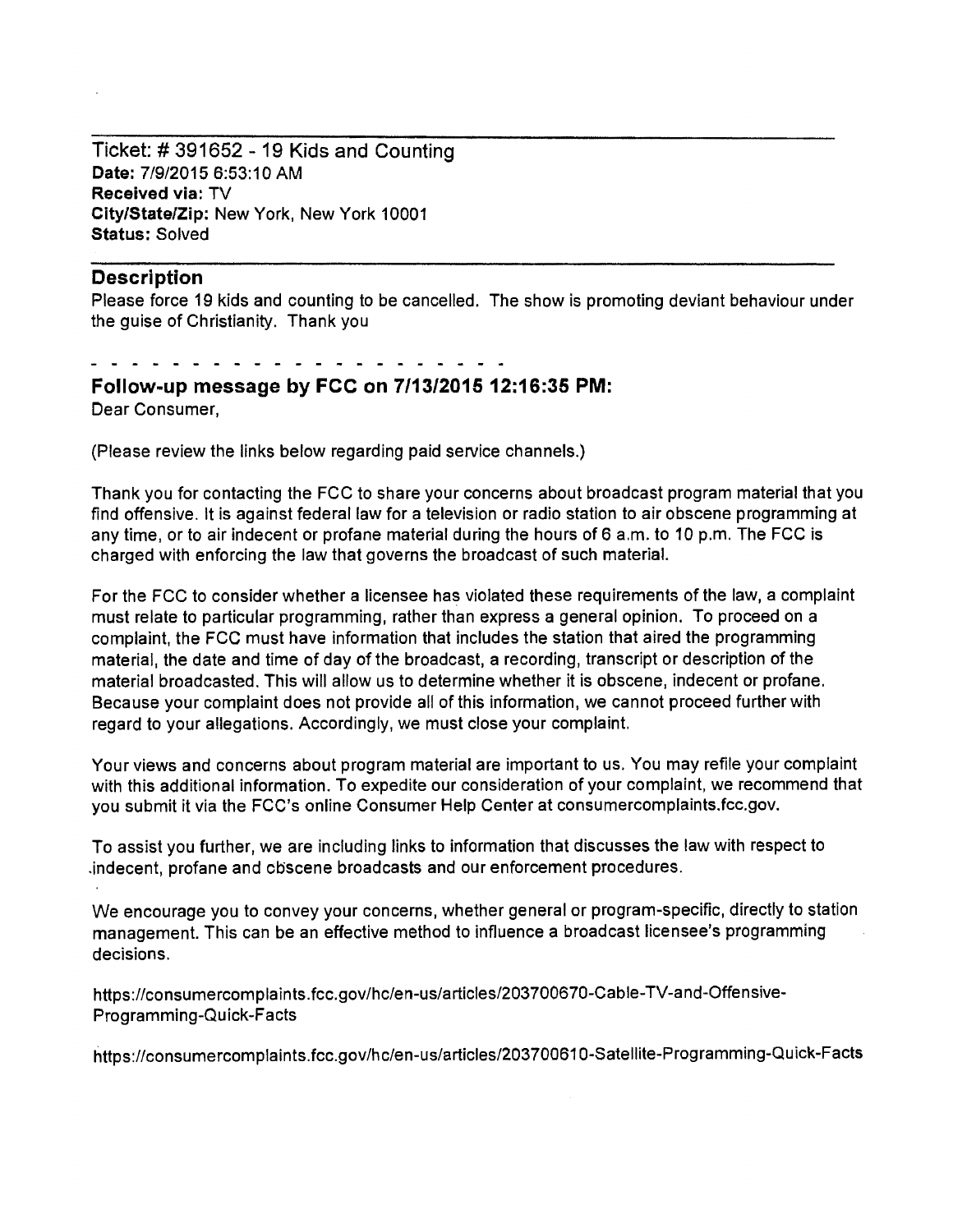Ticket:# 391196 - 19 Kids and Counting Date: 7/8/2015 8:04:07 PM Received via: TV City/State/Zip: Macomb, Illinois 61455 Status: Solved

## **Description**

For years, the Duggars have portrayed themselves on TV in a fashion that is different from reality. The reality of the Duggar family is that they are a member of the Quiverfull movement which believe that women should dress modestly so as not to cause men to think unsavory thoughts. Basically what that means is that women are to blame for sexual abuse. This thinking has to do with the sexual molestation that Josh Duggar perpetrated on his sisters.

Since TLC is unwilling to do what must be done, it now falls on the FCC. Please cancel this show so that the Duggar children are not further subjugated and other families do not attempt to become a part of the Quiverfull movement not knowing how that will affect the women in their families.

# Follow-up message by FCC on 7/10/2015 9:09:12 AM: -<br>Foll<br>Thar

Thank you for your submission. Your complaint provides the FCC with important information we can use to develop policies to protect consumers, remedy violations of the Communications Act, and encourage future compliance with the law.

We have attached a consumer guide that includes relevant information on the issue you have raised.

As such, no further action is required by the FCC. Your complaint was closed as of today.

Thank you for your submission and help in furthering the FCC's mission on behalf of consumers.

Link to consumer guide:

Cable TV and Offensive Programming - https://consumercomplaints.fcc.gov/hc/enus/articles/203700670-Cable-TV-and-Offensive-Programming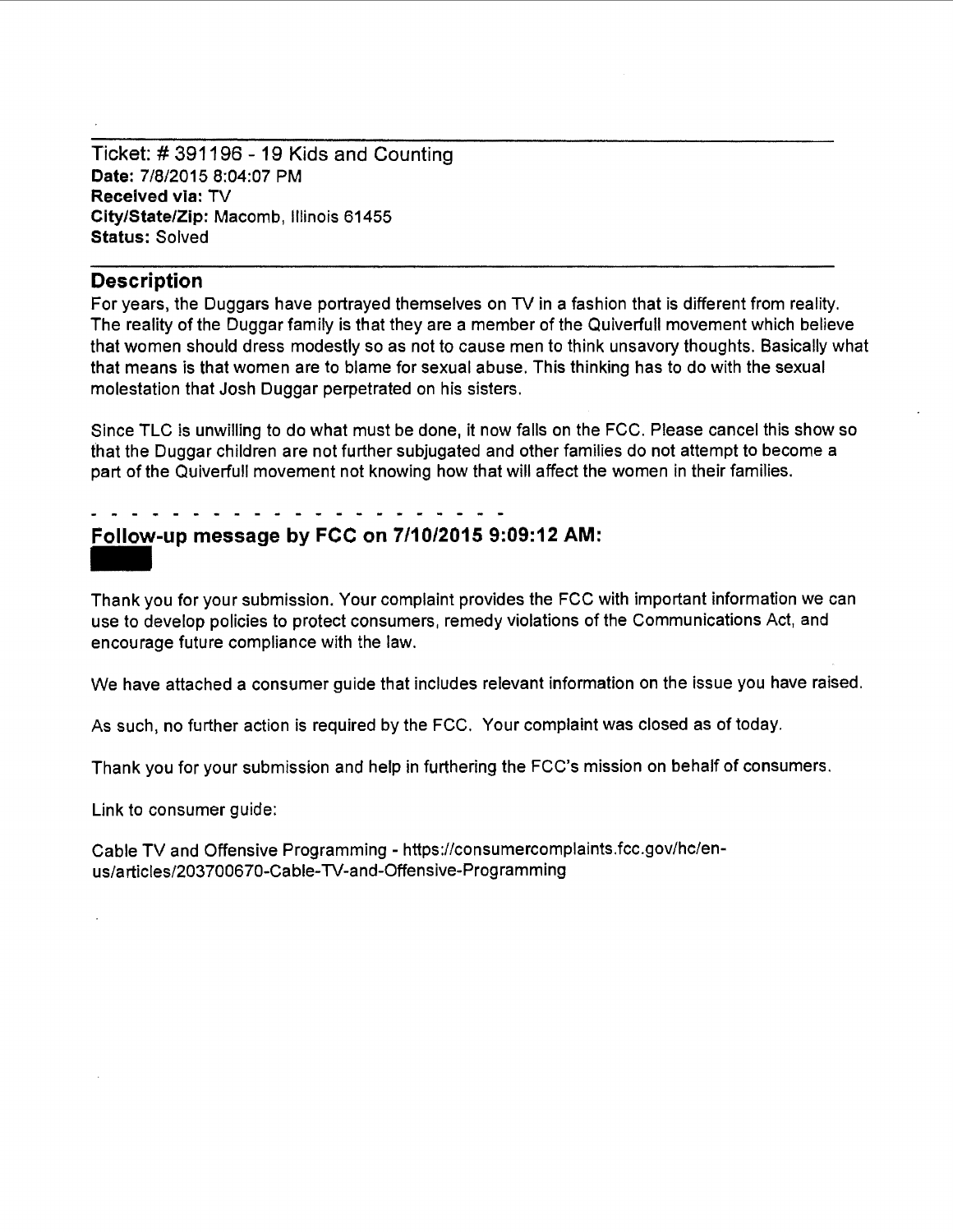Ticket:# 390031 - Cancellation of '19 Kids and Counting' Date: 7/8/2015 2:47:43 PM Received via: TV City/State/Zip: Granite Falls, North Carolina 28630 Status: Solved

## **Description**

The Duggar family represents a fringe group of people who do not follow our prescribed laws and set dangerous precedents for illegal, immoral and felonious behavior. They feel they are above the law; they lied to the government and the public. They hid the truth about Josh Duggar's sexual predator status from TLC.

By allowing this show to continue you will be approving of their fraudulent activities, their hypocrisy and the RAPE OF YOUNG GIRLS!

These people do not reflect what the majority of our population believe in.

This family is disgusting. Please force the cancellation of their show.

## Follow-up message by FCC on 7/10/2015 9:12:19 AM:

Thank you for your submission. Your complaint provides the FCC with important information we can use to develop policies to protect consumers, remedy violations of the Communications Act, and encourage future compliance with the law.

We have attached a consumer guide that includes relevant information on the issue you have raised.

As such, no further action is required by the FCC. Your complaint was closed as of today.

Thank you for your submission and help in furthering the FCC's mission on behalf of consumers.

Link to consumer guide:

Cable TV and Offensive Programming - https://consumercomplaints.fcc.gov/hc/enus/articles/203700670-Cable-TV-and-Offensive-Programming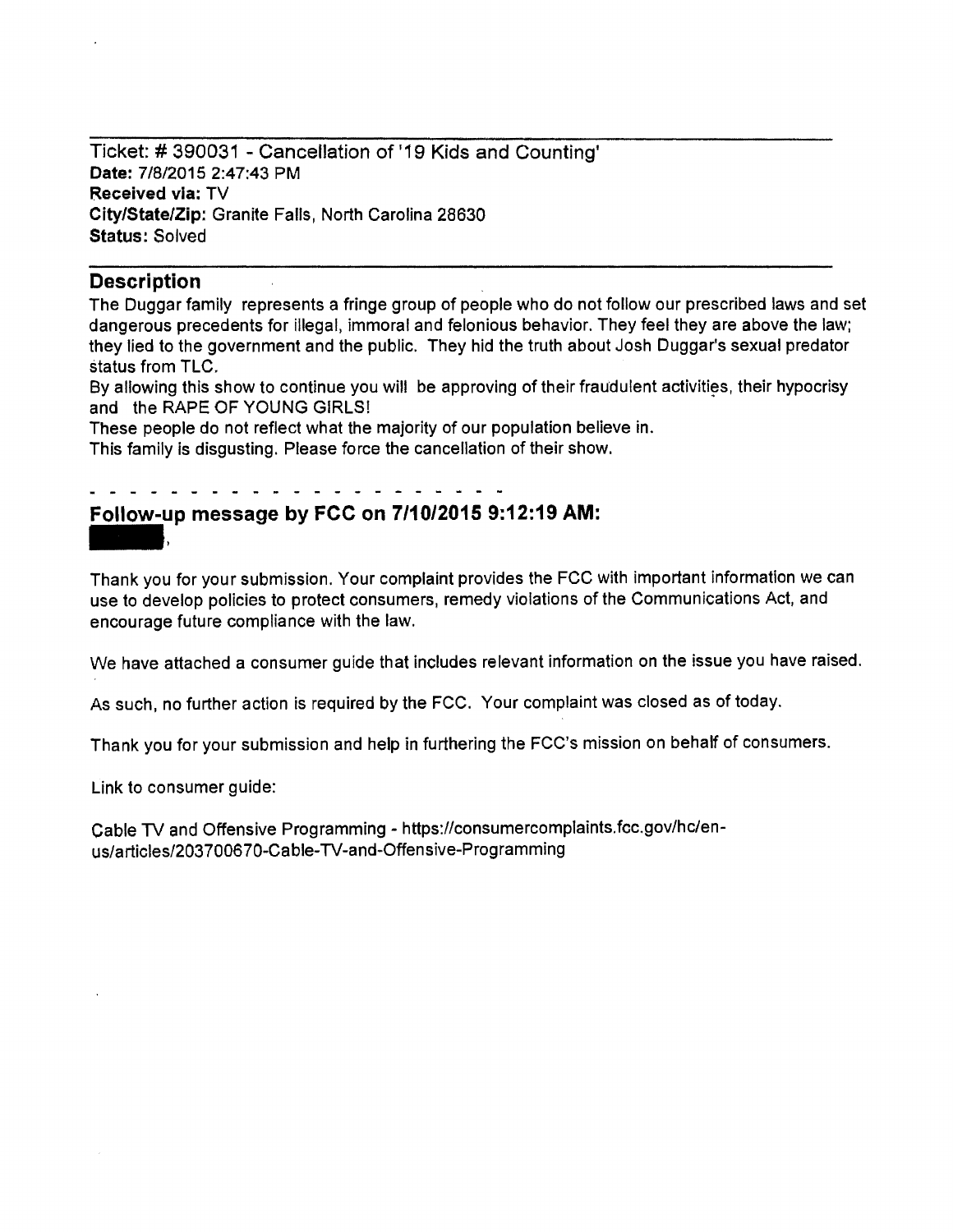Ticket:# 389981 - 19 Kids and Counting **Date:** 7/8/2015 2:40:22 PM **Received via:** TV **City/State/Zip:** Williamsburg, Virginia 23185 **Status: Solved** 

## **Description**

I agree with the recent complaint against 19 Kids and Counting having not been canceled yet. The Duggars covered up the crimes their son committed until the statute of limitations ran out. They did not obtain proper counseling for the children affected by this, to include their son who committed these acts.

They aggressively pursued exposure via television for their family, touting themselves as being spiritually superior. They wrongfully accused a segment of society as being 'predatory towards children' when they themselves harbored a child predator in their home, forcing the victims to live in close proximity to their abuser.

These people erroneously, yet purposely, present themselves as 'wholesome Christians' living a Christ centered life, but their actions do not bear out those claims.

This family should not be on television. I am extremely disappointed that TLC still has not canceled this show. There is no question that crimes were committed and covered up. This is a blatant case of TLC weighing profits against doing what is right. It is shameful and wrong.

This complaint may not make any difference in getting the Duggars off of television, but at least I've used my voice to try to draw attention to this serious problem.

## **Follow-up message by FCC on 7/13/2015 12:15:40 PM:**

Dear Consumer,

{Please review the links below regarding paid service channels.)

Thank you for contacting the FCC to share your concerns about broadcast program material that you find offensive. It is against federal law for a television or radio station to air obscene programming at any time, or to air indecent or profane material during the hours of 6 a.m. to 10 p.m. The FCC is charged with enforcing the law that governs the broadcast of such material.

For the FCC to consider whether a licensee has violated these requirements of the law, a complaint must relate to particular programming, rather than express a general opinion. To proceed on a complaint, the FCC must have information that includes the station that aired the programming material, the date and time of day of the broadcast, a recording, transcript or description of the material broadcasted. This will allow us to determine whether it is obscene, indecent or profane. Because your complaint does not provide all of this information, we cannot proceed further with regard to your allegations. Accordingly, we must close your complaint.

Your views and concerns about program material are important to us. You may refile your complaint with this additional information. To expedite our consideration of your complaint, we recommend that you submit it via the FCC's online Consumer Help Center at consumercomplaints.fcc.gov.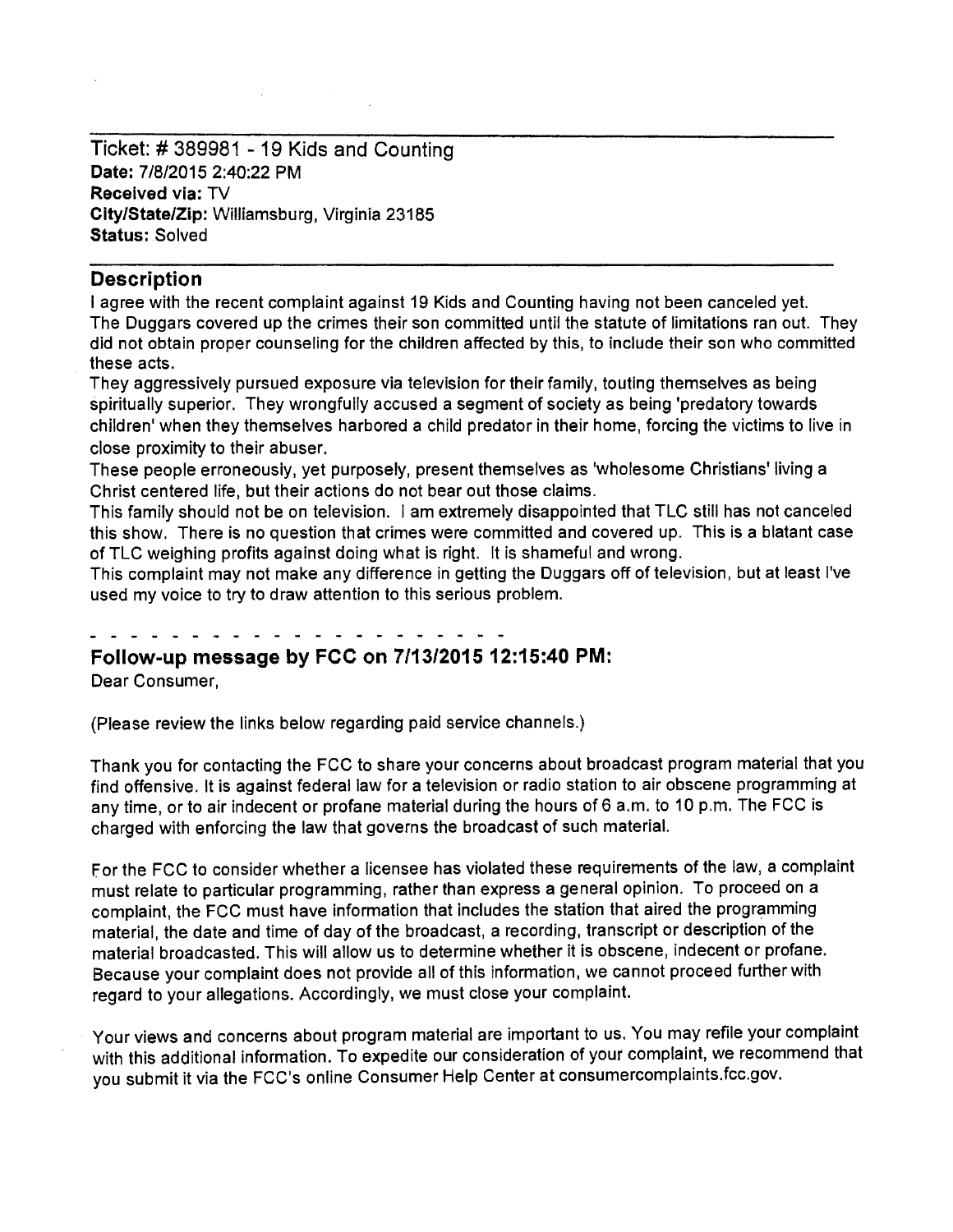To assist you further, we are including links to information that discusses the law with respect to indecent, profane and obscene broadcasts and our enforcement procedures.

We encourage you to convey your concerns, whether general or program-specific, directly to station management. This can be an effective method to influence a broadcast licensee's programming decisions.

https://consumercomplaints.fcc.gov/hc/en-us/articles/203700670-Cable-TV-and-Offensive-Programming-Quick-Facts

https://consumercomplaints.fcc.gov/hc/en-us/articles/203700610-Satellite-Programming-Quick-Facts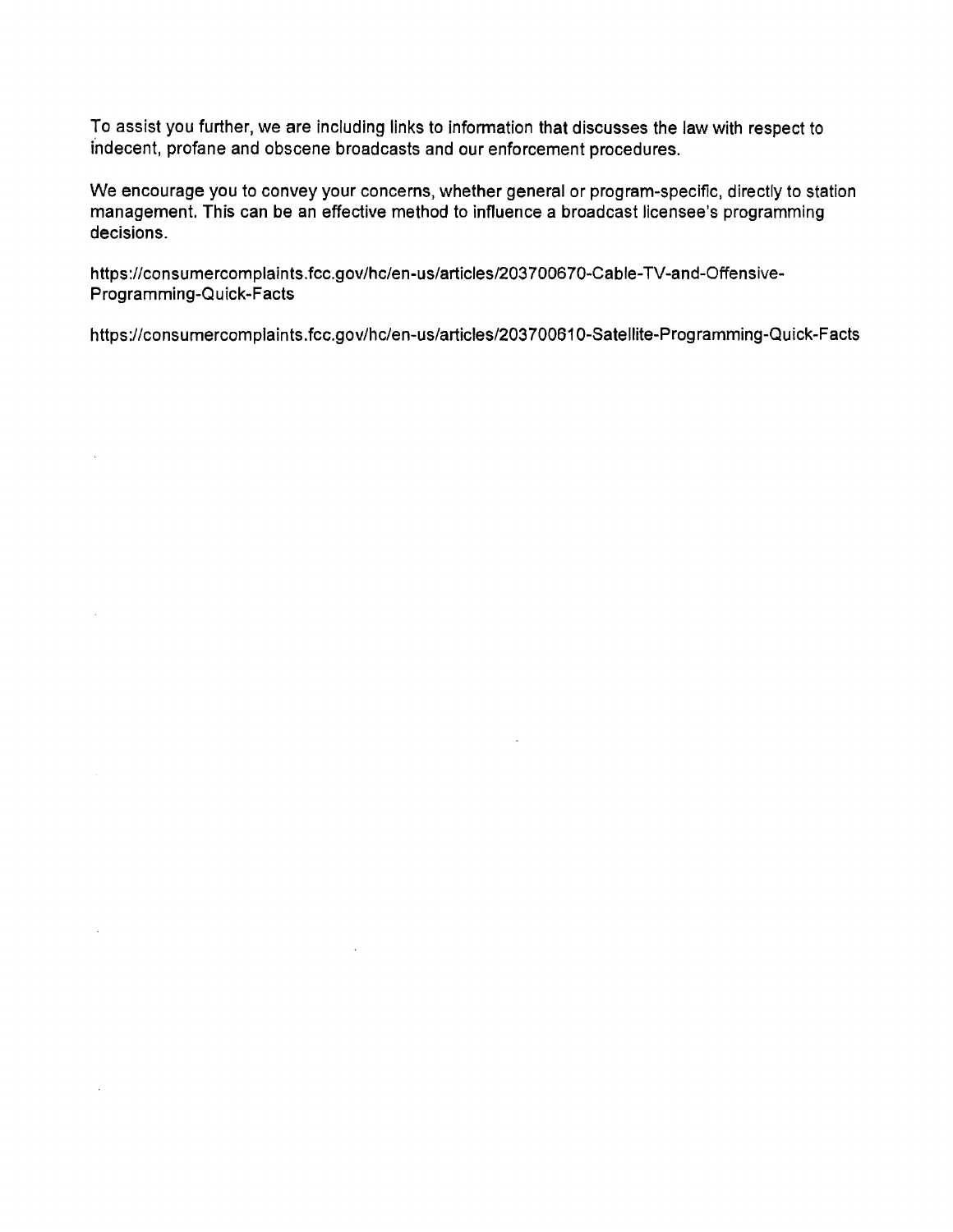Ticket: # 389759 - 19 Kids and Counting on TLC Date: 7/8/2015 1:31:17 PM **Received via:** TV **City/State/Zip:** Castor, Louisiana 71016 **Status:** Solved

## **Description**

Hello, I have heard rumors that TLC is resuming filming of the Duggar family on the show 19 Kids and Counting. I am deeply troubled by these rumors since it would mean that TLC is encouraging citizens of the USA to violate felony laws and commit sexual crimes against children. I do not believe that this indoctrination into illegal and sexually deviant behavior should be broadcast on television. It sends a dangerous message to the youth of America that laws of our country are meaningless and that sexual abuse of children is acceptable. I would like to see this program ceased immediately to protect our children. Thank you for your time.

**Follow-up message by FCC on 7/13/2015 12:14:29 PM:**  Dear Consumer,

(Please review the finks below regarding paid service channels.)

Thank you for contacting the FCC to share your concerns about broadcast program material that you find offensive. It is against federal law for a television or radio station to air obscene programming at any time, or to air indecent or profane material during the hours of 6 a.m. to 10 p.m. The FCC is charged with enforcing the law that governs the broadcast of such material.

For the FCC to consider whether a licensee has violated these requirements of the law, a complaint must relate to particular programming, rather than express a general opinion. To proceed on a complaint, the FCC must have information that includes the station that aired the programming material, the date and time of day of the broadcast, a recording, transcript or description of the material broadcasted. This will allow us to determine whether it is obscene, indecent or profane. Because your complaint does not provide all of this information, we cannot proceed further with regard to your allegations. Accordingly, we must close your complaint.

Your views and concerns about program material are important to us. You may refile your complaint with this additional information. To expedite our consideration of your complaint, we recommend that you submit it via the FCC's online Consumer Help Center at consumercomplaints.fcc.gov.

To assist you further, we are including links to information that discusses the law with respect to indecent, profane and obscene broadcasts and our enforcement procedures.

We encourage you to convey your concerns, whether general or program-specific, directly to station management. This can be an effective method to influence a broadcast licensee's programming decisions.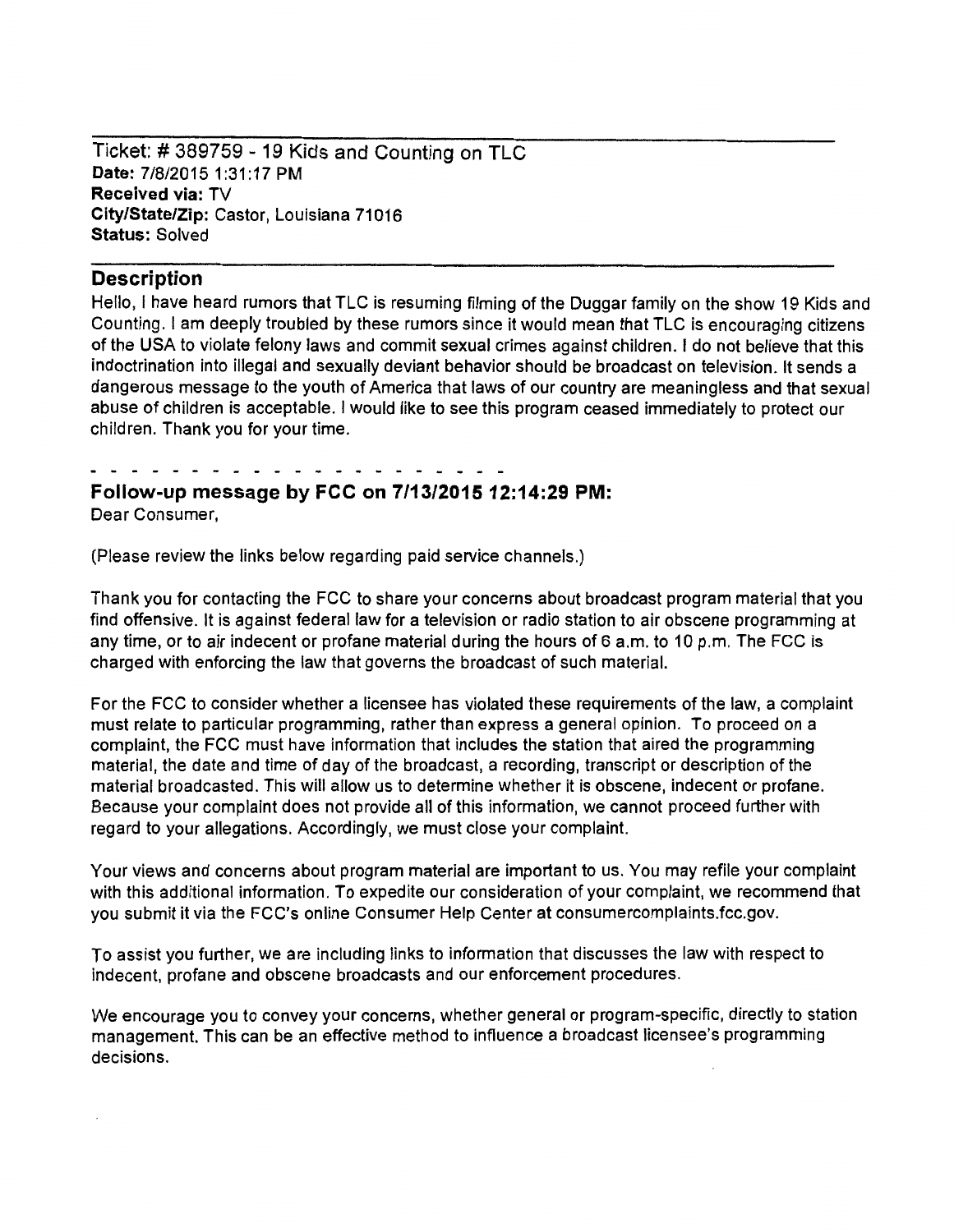https://consumercomplaints.fcc.gov/hc/en-us/articles/203700670-Cable-TV-and-Offensive-Programming-Quick-Facts

 $\hat{\mathcal{A}}$ 

 $\hat{\mathcal{L}}$ 

 $\ddot{\phantom{a}}$ 

https://consumercomplaints.fcc.gov/hc/en-us/articles/203700610-Satellite-Programming-Quick-Facts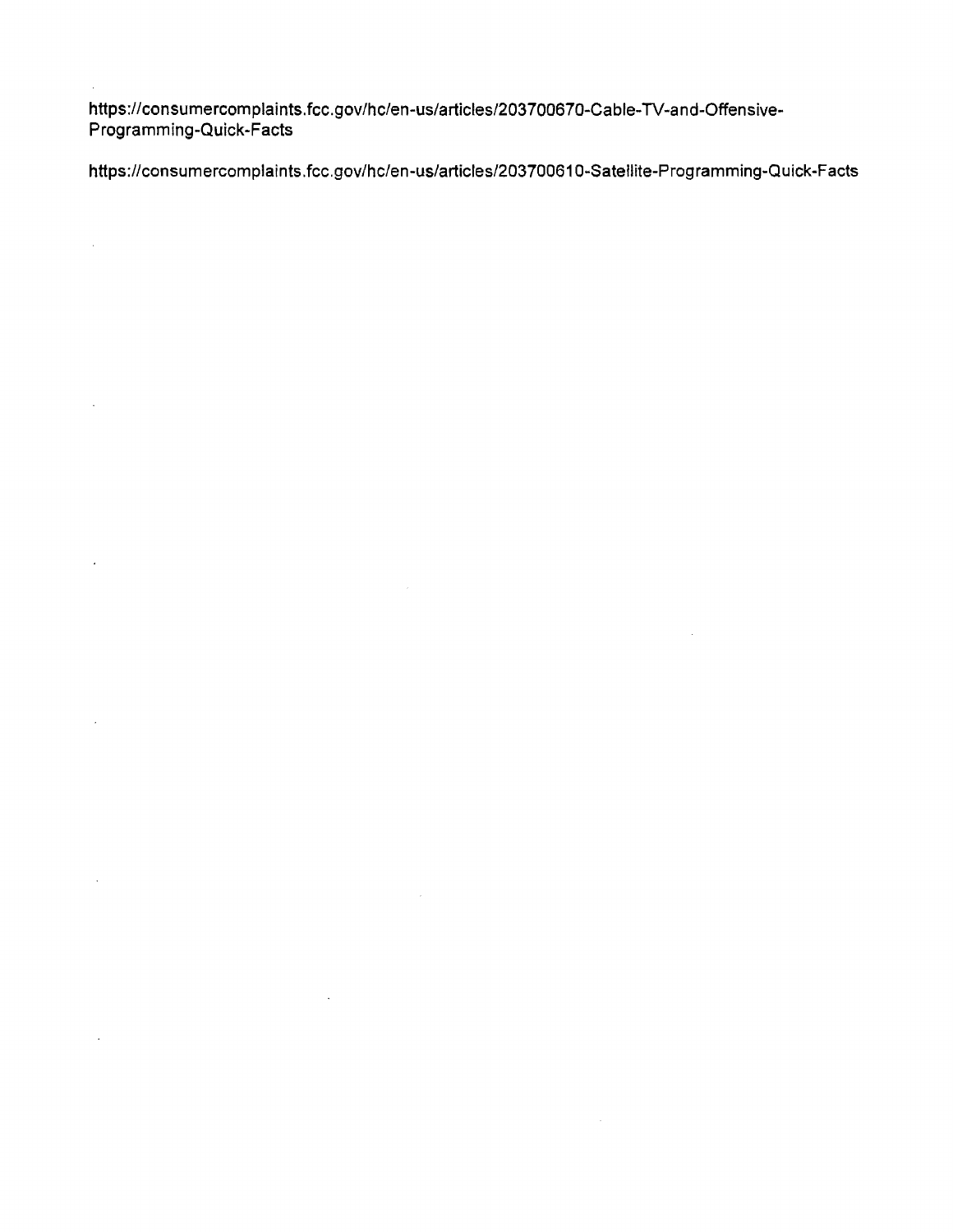Ticket: # 389391 - 19 Kids & Counting Date: 7/8/2015 12:05:53 PM Received via: TV City/State/Zip: Rochester, New York 14621 Status: Solved

### **Description**

TLC, knowing that Josh Duggar is an admitted serial child molester and that his parents hid it for years, so that the statute of limitations would run out, has been showing this show and has not officially cancelled them from their network. The family is being portrayed as a wholesome family with good Christian values, while it is now publicly known that five little girls were molested under their roof, while they allowed it to happen. This type of hypocrisy and this immoral family should not be on TV, especially in time slots where children can watch. Please take this seriously and investigate this. The victims have had no voice and no way to heal. Thank you.

## Follow-up message by FCC on 7/13/2015 12:13:47 PM: Dear Consumer,

(Please review the links below regarding paid service channels.)

Thank you for contacting the FCC to share your concerns about broadcast program material that you find offensive. It is against federal law for a television or radio station to air obscene programming at any time, or to air indecent or profane material during the hours of 6 a.m. to 10 p.m. The FCC is charged with enforcing the law that governs the broadcast of such material.

For the FCC to consider whether a licensee has violated these requirements of the law, a complaint must relate to particular programming, rather than express a general opinion. To proceed on a complaint, the FCC must have information that includes the station that aired the programming material, the date and time of day of the broadcast, a recording, transcript or description of the material broadcasted. This will allow us to determine whether it is obscene, indecent or profane. Because your complaint does not provide all of this information, we cannot proceed further with regard to your allegations. Accordingly, we must close your complaint.

Your views and concerns about program material are important to us. You may refile your complaint with this additional information. To expedite our consideration of your complaint, we recommend that you submit it via the FCC's online Consumer Help Center at consumercomplaints.fcc.gov.

To assist you further, we are including links to information that discusses the law with respect to indecent, profane and obscene broadcasts and our enforcement procedures.

We encourage you to convey your concerns, whether general or program-specific, directly to station management. This can be an effective method to influence a broadcast licensee's programming decisions.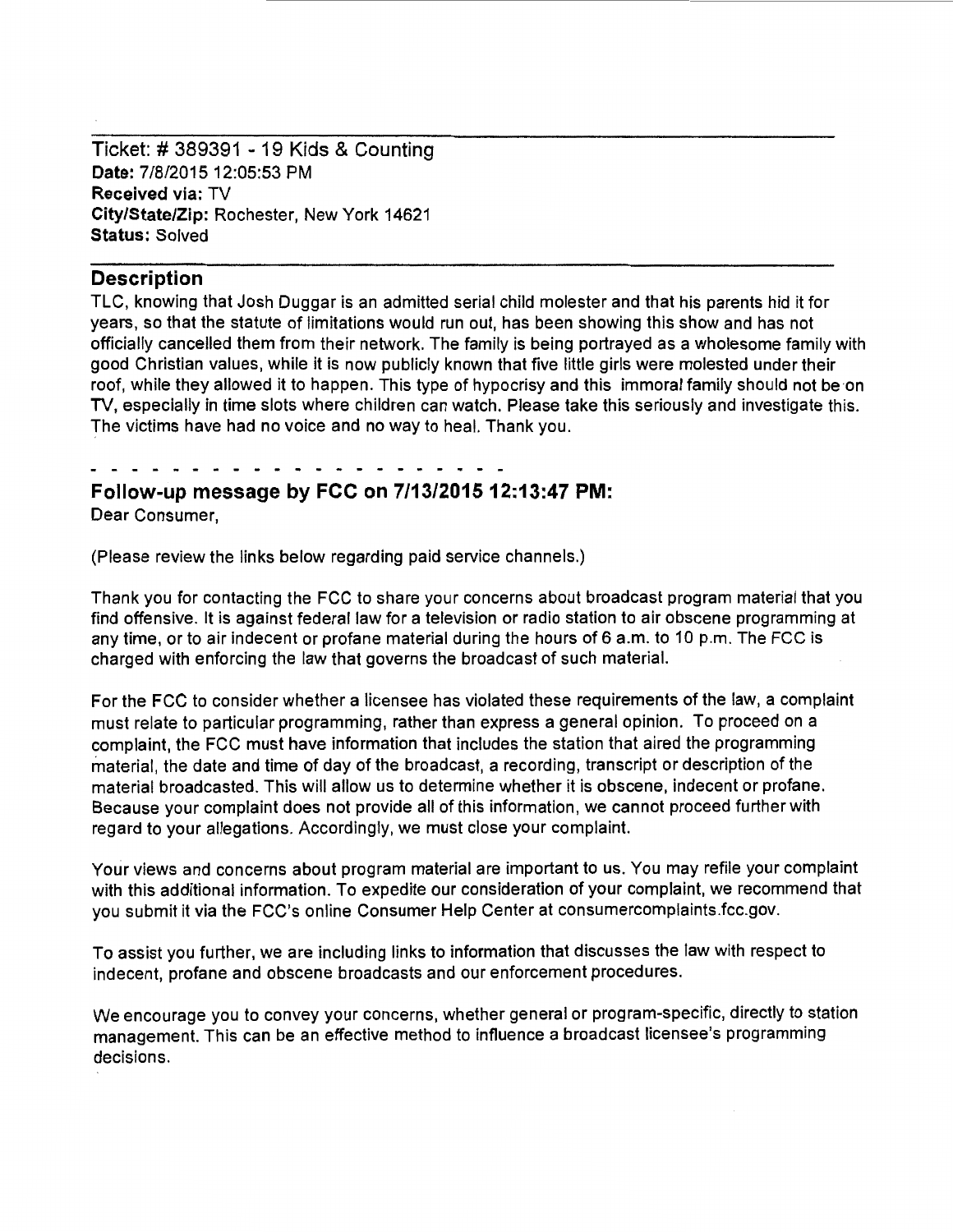https://consumercomplaints.fcc.gov/hc/en-us/articles/203700670-Cable-TV-and-Offensive-Programming-Quick-Facts

 $\bar{\mathcal{A}}$ 

 $\bar{L}$ 

 $\mathbf{r}$ 

l)ttps:!/consumercomplaints.fcc.gov/hc/en-us/articles/203700610-Satellite-Programming-Quick-Facts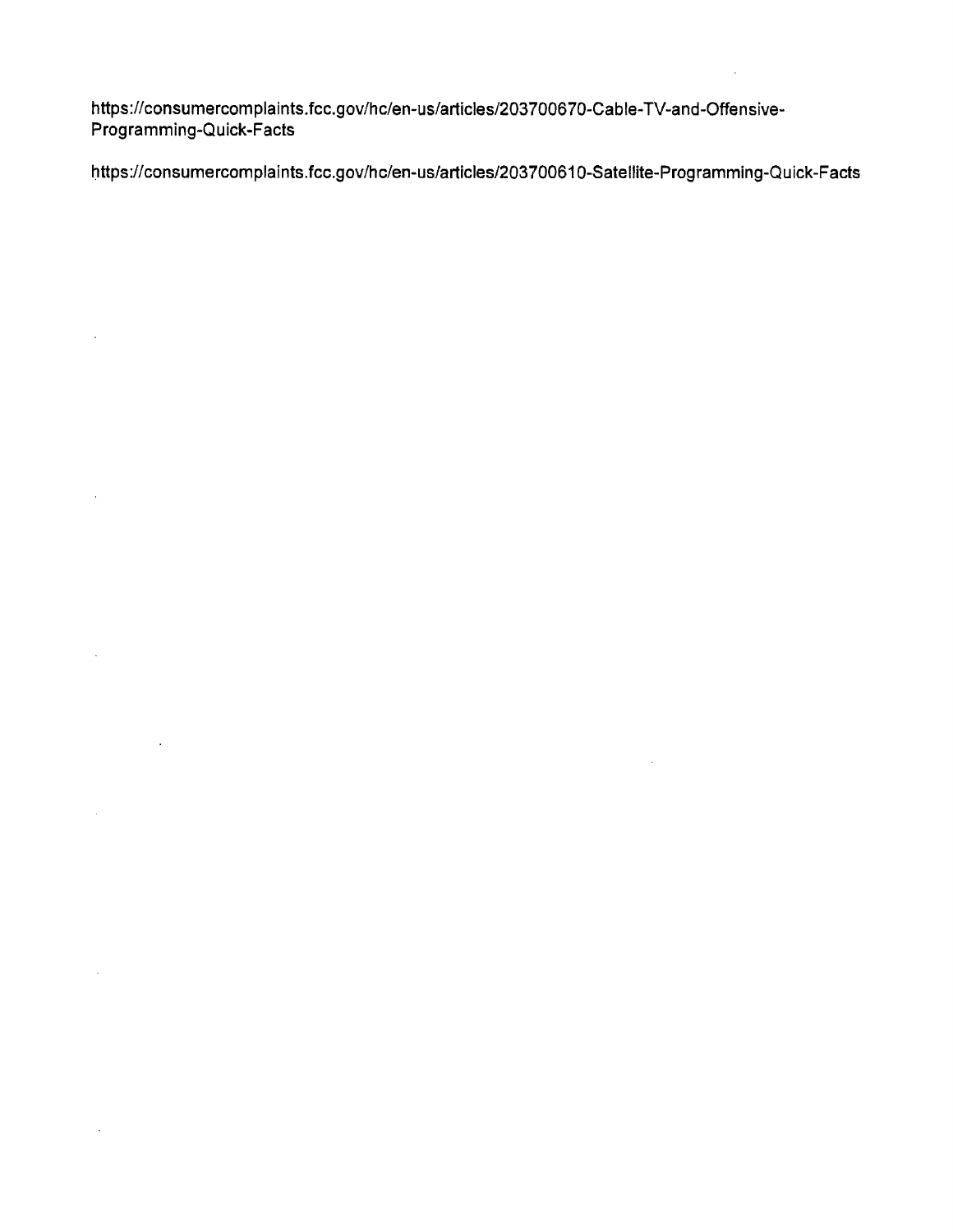Ticket:# 389161 - 19 Kids and Counting Date: 7/8/2015 11:00:15 AM Received via: TV City/State/Zip: Columbus, Georgia 31903 Status: Solved

### **Description**

As a victim of child molestation, I find it extremely disgusting and disturbing that 19 Kids and Counting has not yet been cancelled. Simply pulling the shows from their line up is not good enough. Allowing people who covered up their son's crimes to profit from a television show is reprehensible. It's a slap in the face to all victims of sexual abuse.

## Follow-up message by FCC on 7/10/2015 9:13:52 AM:

Follow-up message by FCC on 7/10/2015 9:13:52 AM:<br>Thank you for your submission. Your complaint provides the FCC with important information we can use to develop policies to protect consumers, remedy violations of the Communications Act, and encourage future compliance with the law.

We have attached a consumer guide that includes relevant information on the issue you have raised.

As such, no further action is required by the FCC. Your complaint was closed as of today.

Thank you for your submission and help in furthering the FCC's mission on behalf of consumers.

Link to consumer guide:

Cable TV and Offensive Programming - https://consumercomplaints.fcc.gov/hc/enus/articles/203700670-Cable-TV-and-Offensive-Programming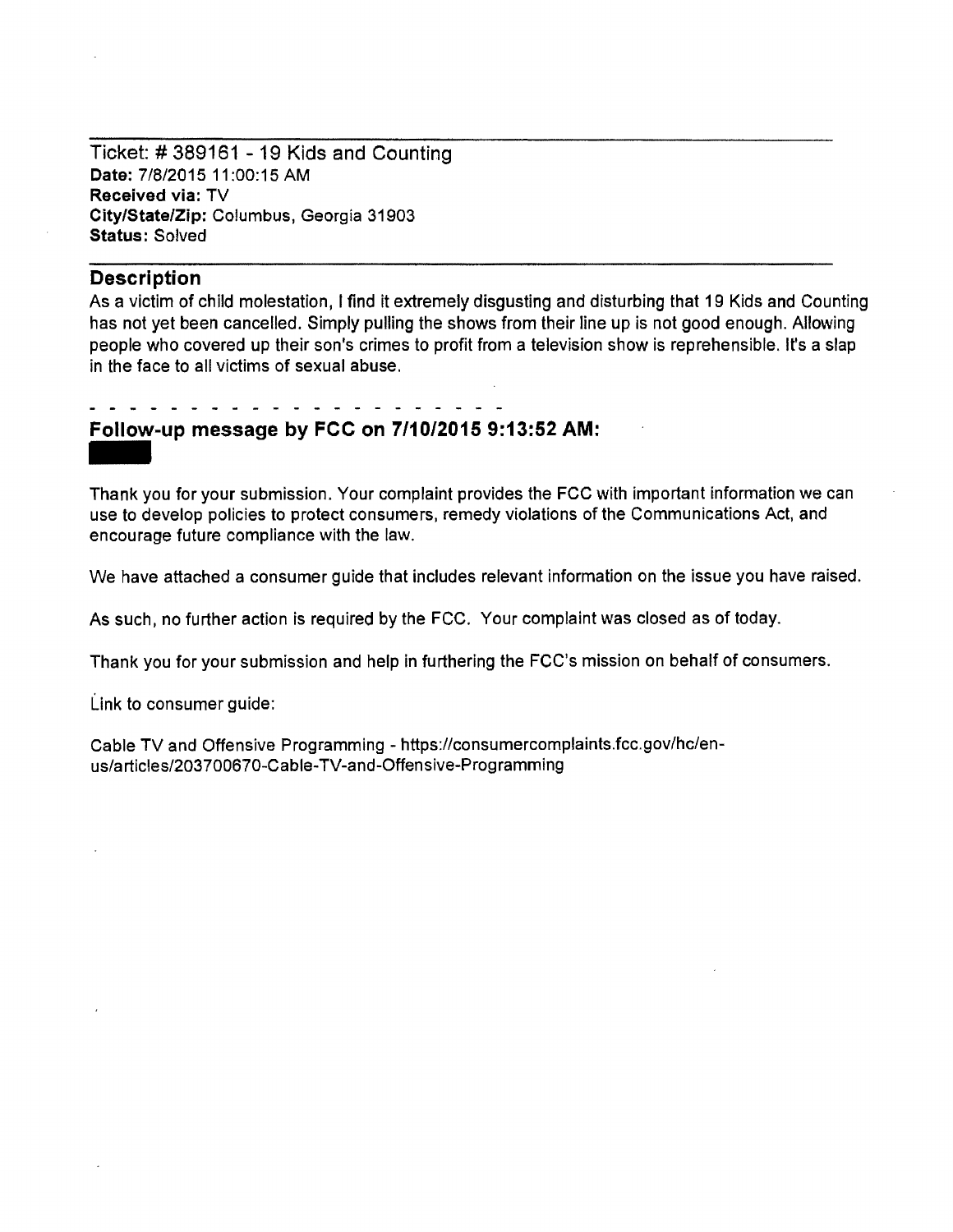Ticket: # 339807 - TLC and 19 kids and counting Date: 611412015 10:28:52 AM Received via: TV City/State/Zip: Glen Ellyn, Illinois 60137 Status: Closed

## Description

it was brought to my attention today that the editor of TLC's 19 kids and counting and other shows involving children as on air talent is a convicted child molester. According to his police report and his business page he worked on 19 kids and counting after his conviction. I find that highly inappropriate and possibly illegal. I have some knowledge of the terms given to sex offender paroles and believe he was in violation of his parole. In addition, it does appear TLC was aware of the conviction because the father of the children on another show (Kate plus 8) was outraged and wouldn't allow him to edit his children any longer. The editor in question name is William Blankenship and he has been an editor for many shows involving children. I obviously feel that this show should be cancelled in light of the recent admission by Josh, Michelle and Jimbob Duggar but at this point I strongly urge you to look into TLC and Discovery's lack of protecting the children that are on air talent for their networks. If needed I can provide the police report and career page proving he worked for 19 KAC after his conviction. This is the 5th show on their networks, that I know of, plagued by child sexual abuse. Please look into this. Thank you.

Follow-up message by FCC on  $6/15/2015$  3:12:41 PM:

Thank you for contacting the FCC to share your concerns about broadcast program material that you find offensive. It is against federal law for a television or radio station to air obscene programming at any time, or to air indecent or profane material during the hours of 6 a.m. to 10 p.m. The FCC is charged with enforcing the law that governs the broadcast of such material.

For the FCC to consider whether a licensee has violated these requirements of the law, a complaint must relate to particular programming, rather than express a general opinion. To proceed on a complaint, the FCC must have information that includes the station that aired the programming material, the date and time of day of the broadcast, a recording, transcript or description of the material broadcasted. This will allow us to determine whether it is obscene, indecent or profane. Because your complaint does not provide all of this information, we cannot proceed further with regard to your allegations. Accordingly, we must close your complaint.

Your views and concerns about program material are important to us. You may refile your complaint with this additional information. To expedite our consideration of your complaint, we recommend that you submit it via the FCC's on line Consumer Help Center at consumercomplaints.fcc.gov.

To assist you further, we are including links to information that discusses the law with respect to indecent, profane and obscene broadcasts and our enforcement procedures.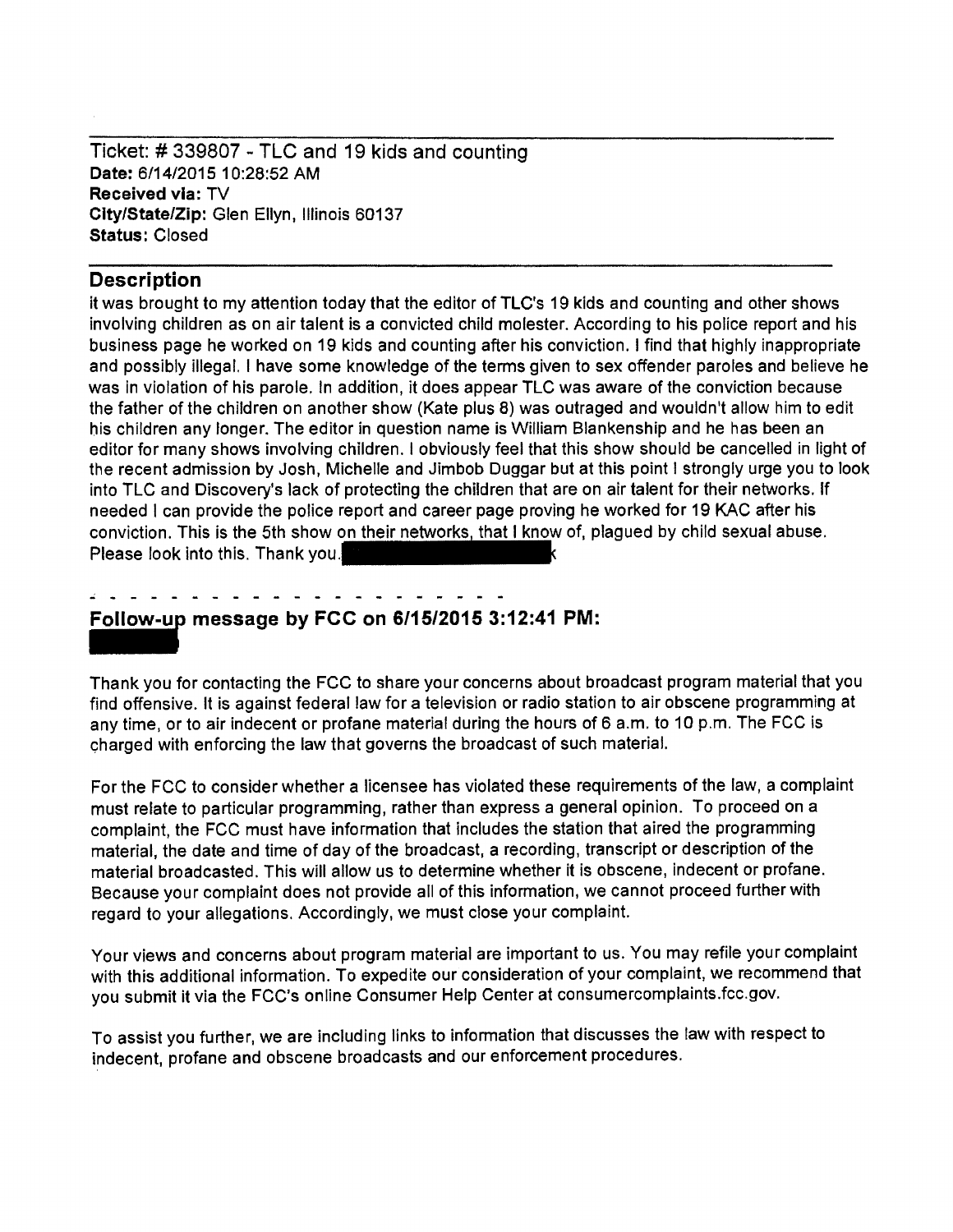We encourage you to convey your concerns, whether general or program-specific, directly to station management. This can be an effective method to influence a broadcast licensee's programming decisions.

https://consumercomplaints.fcc.gov/hc/en-us/articles/203700670-Cable-TV-and-Offenslve-Programming-Quick-Facts

https://consumercomplaints.fcc.gov/hc/en-us/articles/203700610-Satellite-Programming-Quick-Facts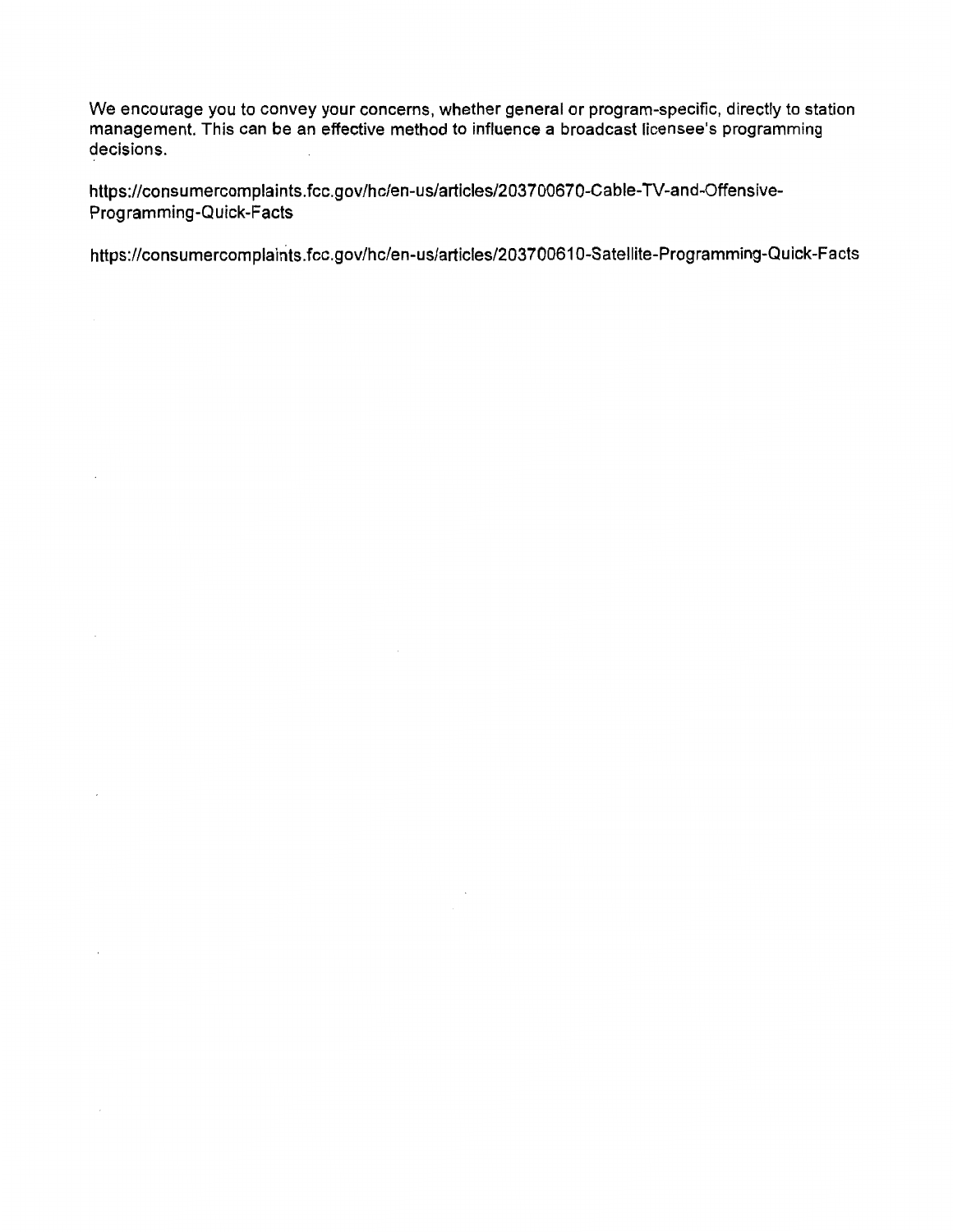Ticket:# 336199 - Investigate Fox News Date: 6/12/2015 4:59:35 AM Received via: TV City/State/Zip: Clarkston, Michigan 48346-2445 Status: Closed Company Complaining About: AT&T

## **Description**

Fox News Network knowingly withheld information concerning the Duggar family being investigated by Arkansas OHS and the subsequent 911 call the OHS worker had to make when the Duggars refused to cooperate with the investigation. This endangered the child who was the subject of the investigation.

## Follow-up message by FCC on 6/12/2015 11:33:48 AM:

-<br>Foll<br>Thar Thank you for your submission. Your complaint provides the FCC with important information we can use to develop policies to protect consumers, remedy violations of the Communications Act, and encourage future compliance with the law.

We have attached a consumer guide that includes relevant information on the issue you have raised.

As such, no further action is required by the FCC. Your complaint was closed as of today.

Thank you for your submission and help in furthering the FCC's mission on behalf of consumers.

Link to consumer guide: http://www.fcc.gov/guides/fcc-and-freedom-speech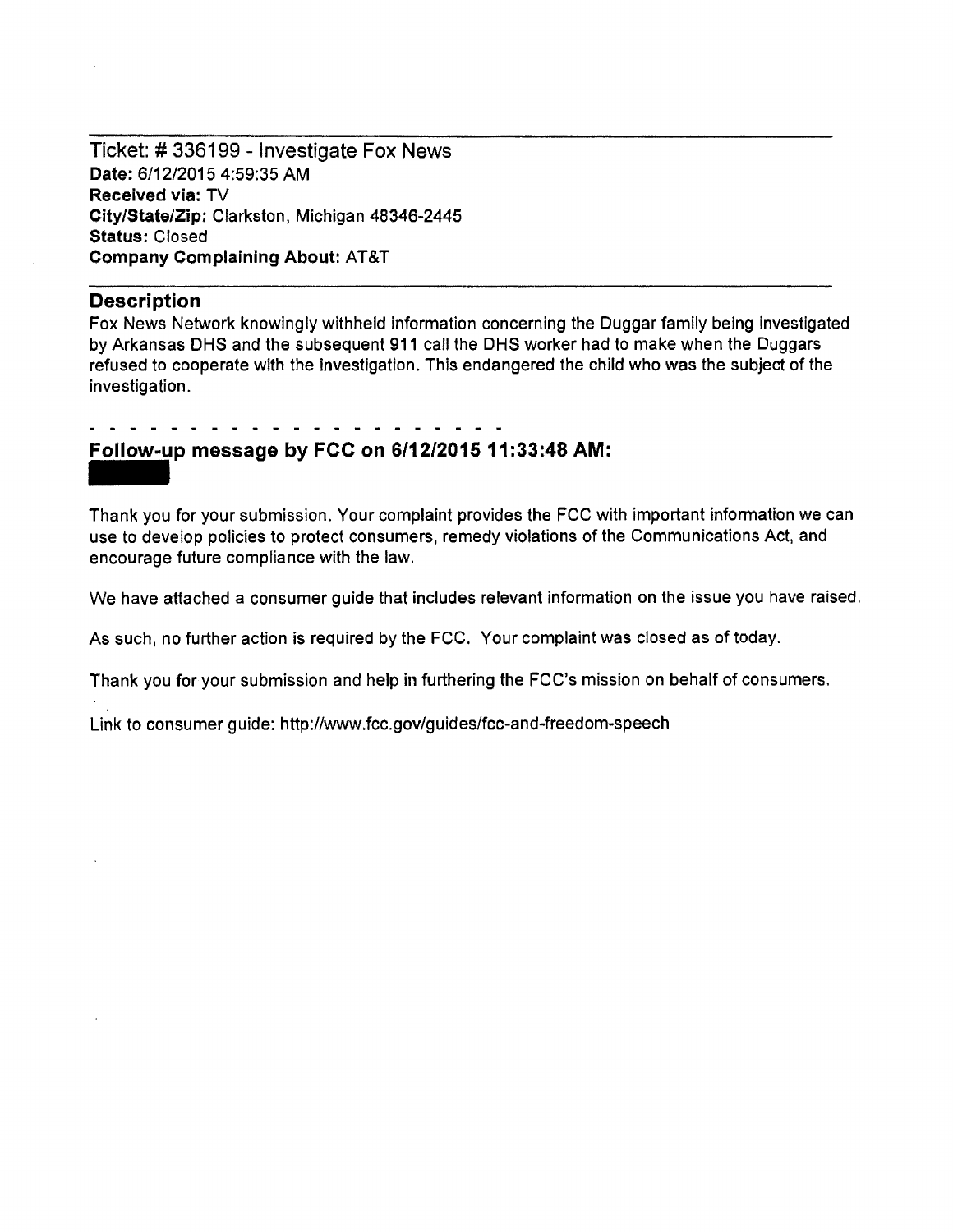Ticket:# 314399 - TLC and 19 kids and counting Date: 5/29/2015 7:12:31 PM Received via: TV City/State/Zip: Glen Ellyn, Illinois 60137 Status: Closed

#### **Description**

I'm sure you are aware of the admission by Josh Duggar of sexuality assaulting 5 young girls including his sisters. I urge the FCC to have this show cancelled. Furthermore I ask that no other shows or spin offs be allowed by any Duggar family members in fear that it would continue to exploit the victims of child sexual abuse. These goes need counseling not to be paraded around on national TV for ratings. Thank you.

## **liliii message by FCC on 6/1/2016 8:32:24 AM:**

Thank you for contacting the FCC to share your concerns about broadcast program material that you find offensive. It is against federal law for a television or radio station to air obscene programming at any time, or to air indecent or profane material during the hours of 6 a.m. to 10 p.m. The FCC is charged with enforcing the law that governs the broadcast of such material.

For the FCC to consider whether a licensee has violated these requirements of the law, a complaint must relate to particular programming, rather than express a general opinion. To proceed on a complaint, the FCC must have information that includes the station that aired the programming material, the date and time of day of the broadcast, a recording, transcript or description of the material broadcasted. This will allow us to determine whether it is obscene, indecent or profane. Because your complaint does not provide all of this information, we cannot proceed further with regard to your allegations. Accordingly, we must close your complaint.

Your views and concerns about program material are important to us. You may refile your complaint with this additional information. To expedite our consideration of your complaint, we recommend that you submit it via the FCC's online Consumer Help Center at consumercomplaints.fcc.gov.

To assist you further, we are including links to information that discusses the law with respect to indecent, profane and obscene broadcasts and our enforcement procedures.

We encourage you to convey your concerns, whether general or program-specific, directly to station management. This can be an effective method to influence a broadcast licensee's programming decisions.

https://consumercomplaints.fcc.gov/hc/en-us/articles/203700670-Cable-TV-and-Offensive-Programming-Quick-Facts

https://consumercomplaints.fcc.gov/hc/en-us/articles/203700610-Satellite-Programming-Quick-Facts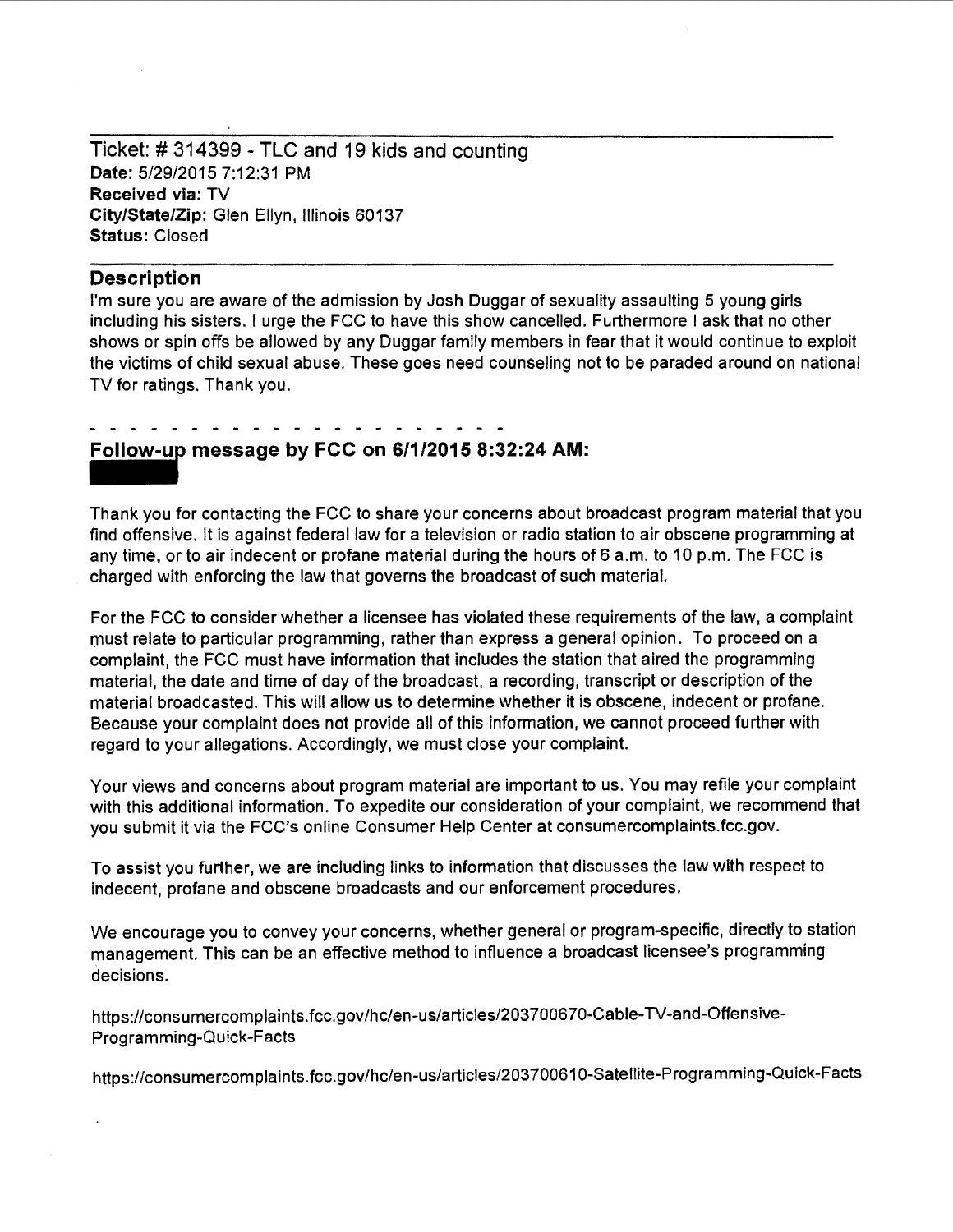Ticket: # 312673 - Discovery network hiring repeatedly and posibly knowingly, criminal "talent", for family reality shows. Date: 5/28/2015 9:25:02 PM Received via: TV City/State/Zip: Auburn, Nebraska 68305 Status: Closed

## **Description**

To whom may concern,

Dear Sir or Madam, first it was the show Honey Boo Boo. Now is the show 19 and counting. The same issue. The parents involved in cover up of child sexual molestation .

When the first show was ousted for some of the talent being involved in doing the abusing, some being abused, and parents covering it up., perpetrators, victims and Adina and abetting complices the show was immediately cancel. The network never apologized for their negligence in investigating the criminal background, especially for shows that involve children and are sold to the public as family content.

The same thing now with the show 19 and counting, with some glaring exceptions. The show wasn't canceled till the public rose in outrage at the network behaivior when the child sexual moolestation was made public. They actually ran a marathon, making millions in advertising money, letting the public with the bitter pill of understanding that they supported the criminal behaivior and its cover up. For the sake of children's welfare, I believe it is time for the FCC to step in and investigate the Discovery network for its procedures and regulations in hiring especially talent that involves children and adults for the reality shows format.

Reality shows are a fairly new concept, that involve camera in the private lives and homes of individuals. We have seen a lowering in standards of quality broadcasting, because of that. Criminal behaivior seems to be paying off on our airwaves , and more and more criminals have a platform and the oportunity to make a fortune with these shows. But child sexual abuse? Some of us are survivors of this crime and to discover that something that you've been sold as pure and family oriented, in fact · hides criminal behaivior is extremely painful. Our children watch this shows.mhow do we explain the crime their favorite show hid, and the reason why they can't watch it anymore.

How can we protect our children from that. The rating, g,pg, pg 13, r give us an idea if the content is appropriate. But what rating do you put on explaining your child ?

J believe Discovery knew about the DUGGARD family secret, but went ahead anyway. Well, to promote the upcoming show the Duggards were invited on Oprah. But Oprah has been tipped by the sexual abuse situation and turned the family in to child protective services. Than she found out that the allegations were true and never aired the show. A tremendous amount of cover up, that involved the parents, their church, the police department, the CPS seems to have been going on, but mostly because Discovery went ahead with the show, made the rumors that we're going around then, frankly unbelievable. But if Oprah knew, any American viewer finds it impossible to believe that Discovery wasn't informed or at the very least aware through an investigation of their own.

For the children sake please investigate and regulate networks and shows that hire talent ,Manichaeism some of them are victims of this heinous crime. As well as for the protection of the children viewers as well as the adults. We are entitled to know if our money is supporting ex criminals or not.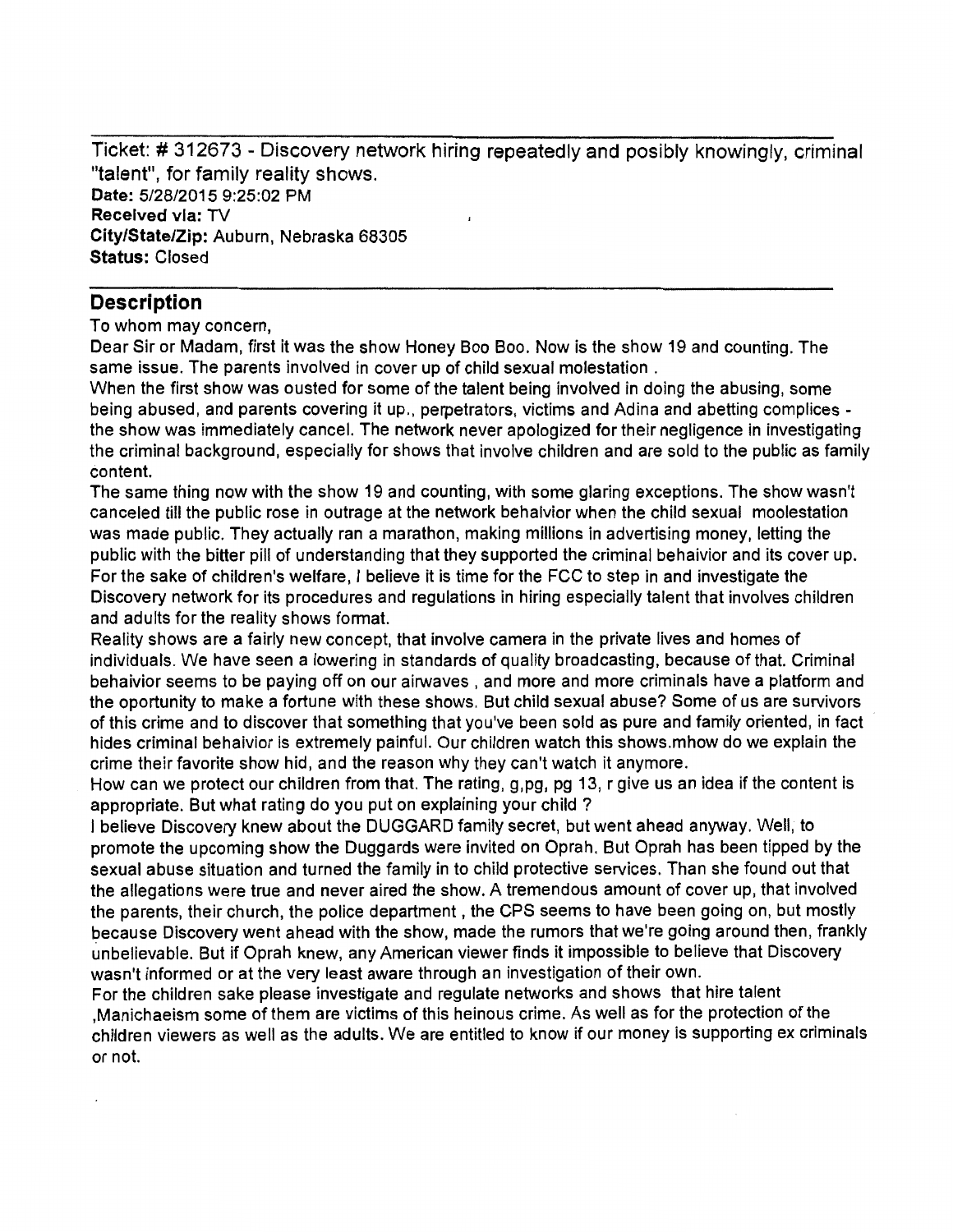Discovery is so out of control and obvious at the viewers understandable anger. We've been sold a lie and crime again, and again. Other reality shows have received criticism for being advrtised as such, when actually they are scripted and storyline guided. But this is too much.

Please investigate. For the children.for the victims. For the viewers that suffered this crime as ·children.

Thank you.

## **Follow-up message by FCC on 6/9/20151:35:49 PM:**

Follow-up message by FCC on 6/9/2015 1:35:49 PM:<br>Thank you for contacting the FCC to share your concerns about broadcast program material that you find offensive. It is against federal law for a television or radio station to air obscene programming at any time, or to air indecent or profane material during the hours of  $6$  a.m. to 10 p.m. The FCC is charged with enforcing the law that governs the broadcast of such material.

For the FCC to consider whether a licensee has violated these requirements of the law, a complaint must relate to particular programming, rather than express a general opinion. To proceed on a complaint, the FCC must have information that includes the station that aired the programming material, the date and time of day of the broadcast, a recording, transcript or description of the material broadcasted. This will allow us to determine whether it is obscene, indecent or profane. Because your complaint does not provide all of this information, we cannot proceed further with regard to your allegations. Accordingly, we must close your complaint.

Your views and concerns about program material are important to us. You may refile your complaint with this additional information. To expedite our consideration of your complaint, we recommend that you submit it via the FCC's online Consumer Help Center at consumercomplaints.fcc.gov.

To assist you further, we are including links to information that discusses the law with respect to indecent, profane and obscene broadcasts and our enforcement procedures.

We encourage you to convey your concerns, whether general or program-specific, directly to station management. This can be an effective method to influence a broadcast licensee's programming decisions.

https://consumercomplaints.fcc.gov/hc/en-us/articles/203700670-Cable-TV-and-Offensive-Programming-Quick-Facts

https://consumercomplaints.fcc.gov/hc/en-us/articles/203700610-Satellite-Programming-Quick-Facts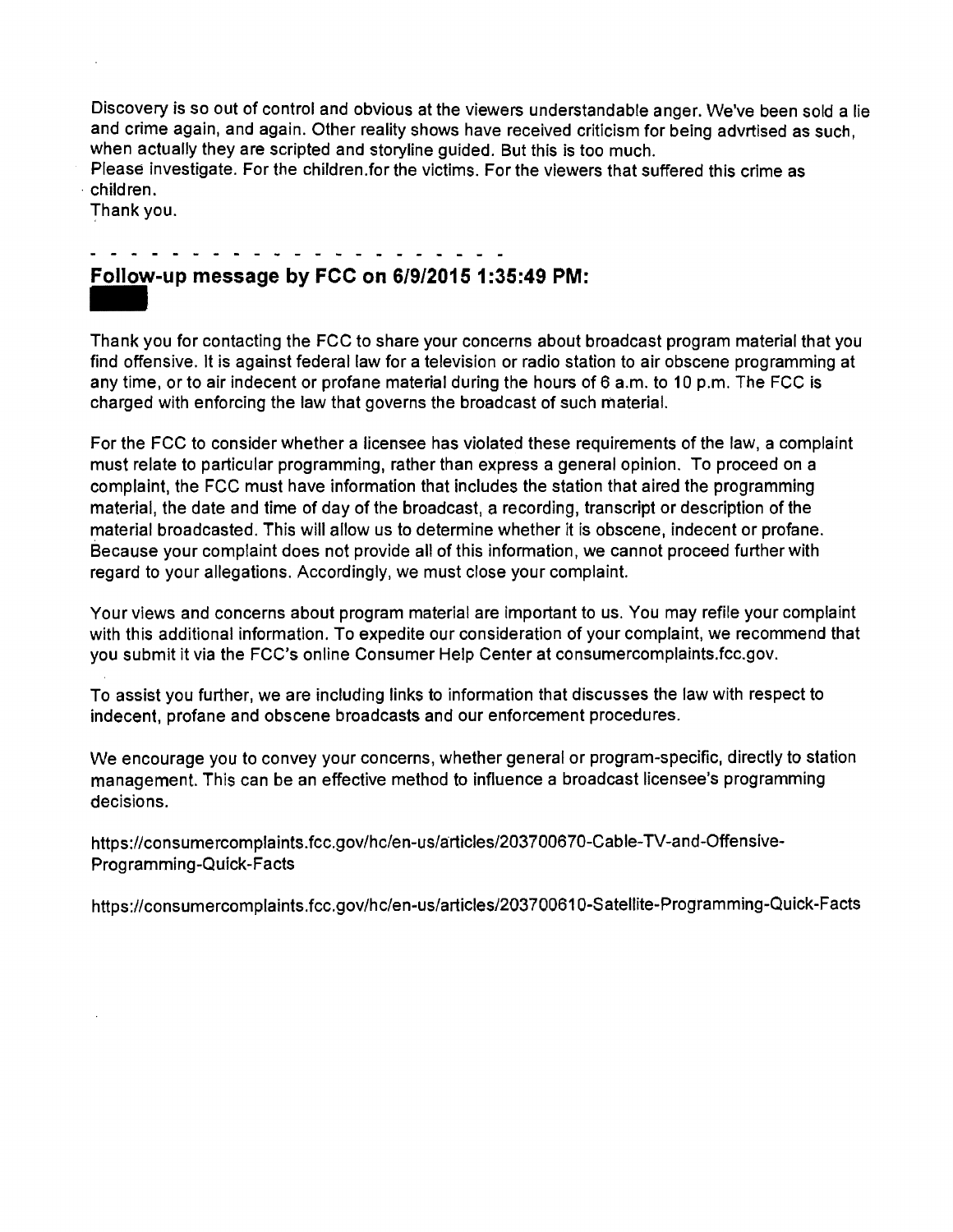Ticket:# 312097 - concern regarding TLC exploiting sexual abuse victims Date: 5/28/2015 4:47:22 PM Received via: TV City/State/Zip: Muscotah, Kansas 66058 Status: Closed

## **Description**

After a week, I do believe its time for your agency to step in take action regarding the situation with TLC and 19 Kids and Counting.

To have Discovery Communications and TLC stay silent on this subject for this long is ridiculous. To publicly support a family who had sexual abuse and the parents cover it up, is not something that should be placed on my television and promoted as wholesome television. Please step in and put

pressure on TLC to cancel this program.<br>Also I believe an investigation needs to b<br>idea of abuse before or during their partn<br>Thank you,<br>--Muscotah, Ks Also I believe an investigation needs to be done on TLC to uncover any information that they had any idea of abuse before or during their partnership with this family.

Thank you,<br>F-Muscotah, Ks

## Follow-up message by FCC on 6/9/2015 2:24:22 PM:

-<br>Foll<br>Thar Thank you for contacting the FCC to share your concerns about broadcast program material that you find offensive. It is against federal law for a television or radio station to air obscene programming at any time, or to air indecent or profane material during the hours of 6 a.m. to 10 p.m. The FCC is charged with enforcing the law that governs the broadcast of such material.

For the FCC to consider whether a licensee has violated these requirements of the law, a complaint must relate to particular programming, rather than express a general opinion. To proceed on a complaint, the FCC must have information that includes the station that aired the programming material, the date and time of day of the broadcast, a recording, transcript or description of the material broadcasted. This will allow us to determine whether it is obscene, indecent or profane. Because your complaint does not provide all of this information, we cannot proceed further with regard to your allegations. Accordingly, we must close your complaint.

Your views and concerns about program material are important to us. You may refile your complaint with this additional information. To expedite our consideration of your complaint, we recommend that you submit it via the FCC's online Consumer Help Center at consumercomplaints.fcc.gov.

To assist you further, we are including links to information that discusses the law with respect to indecent, profane and obscene broadcasts and our enforcement procedures.

We encourage you to convey your concerns, whether general or program-specific, directly to station management. This can be an effective method to influence a broadcast licensee's programming decisions.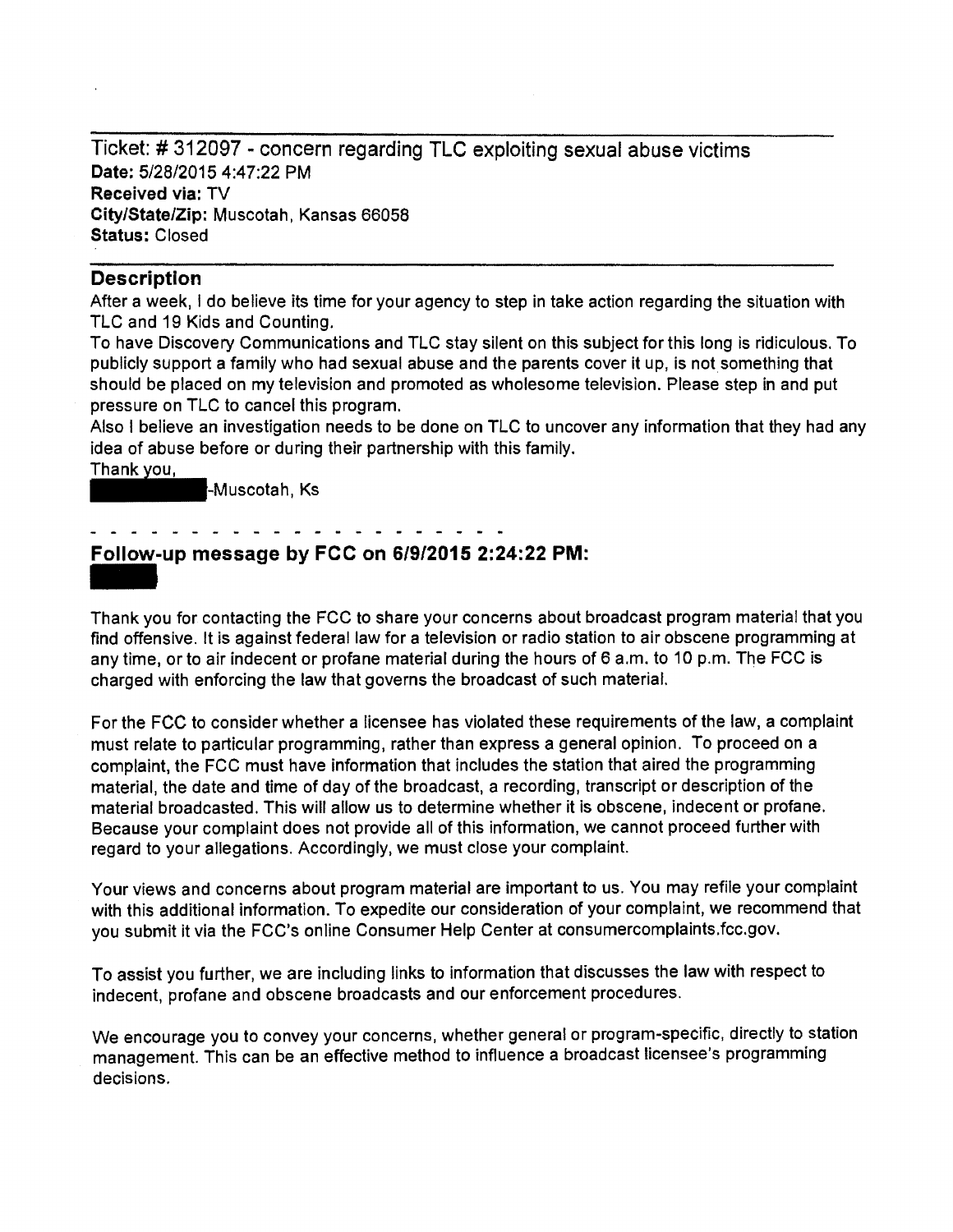https:l/consumercomplaints.fcc.gov/hc/en-us/articles/203700670-Cable-TV-and-Offensive-Programming-Quick-Facts

 $\mathcal{L}(\mathcal{L}^{\text{max}})$  and  $\mathcal{L}(\mathcal{L}^{\text{max}})$ 

 $\bar{\bar{z}}$ 

 $\mathcal{L}$ 

 $\mathcal{L}$ 

 $\sim 10^{-10}$ 

 $\mathcal{L}^{(1)}$  .

 $\label{eq:2} \frac{1}{\sqrt{2}}\left(\frac{1}{\sqrt{2}}\right)^{2} \left(\frac{1}{\sqrt{2}}\right)^{2} \left(\frac{1}{\sqrt{2}}\right)^{2}$  $\mathcal{L}_{\text{max}}$  and  $\mathcal{L}_{\text{max}}$ 

 $\hat{\mathbf{z}}$ 

https:l/consumercomplaints.fcc.gov/hc/en-us/articles/203700610-Satellite-Programming-Quick-Facts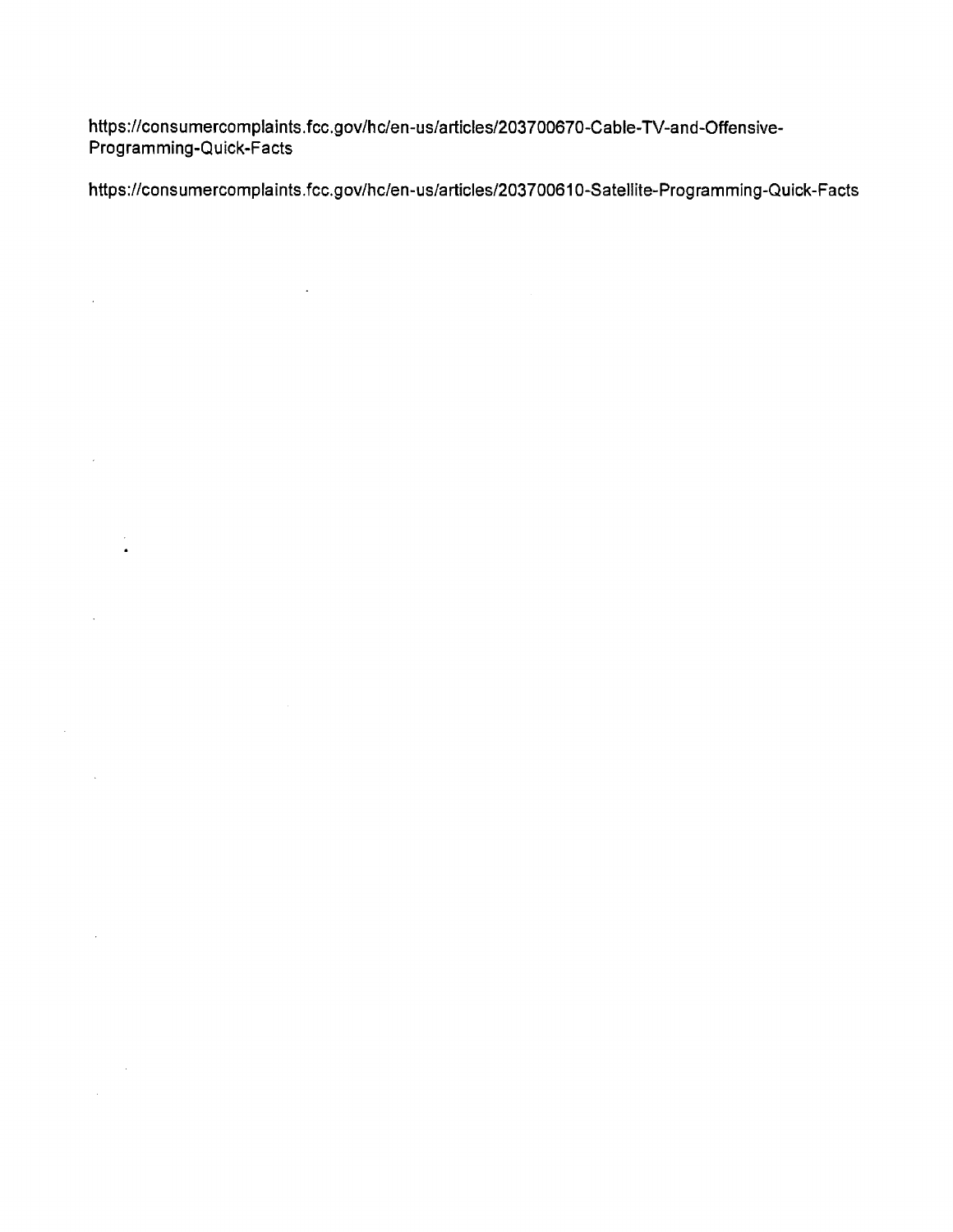Ticket: # 312077 - 19 Kids and Counting (Duggars) **Date:** 5/28/2015 4:40:13 PM **Received via:** TV **City/State/Zip:** Greenville, South Carolina 29615 **Status:** Closed

## **Description**

Since TLC and Discovery communications don't seem to care, maybe you can help. In the wake of the molestation charges against one of the family members, this show (and all re-runs) need to be pulled from all stations. To keep playing the show, to show re-runs, to continue as if nothing happened is nothing short of condoning incest/child molestation. The Duggars portrayed themselves as good, wholesome people all the while keeping a dark secret and spreading hatred towards gays, lesbians and transgendered. Please listen to the public and please pull this show and all re-runs from any channel that may play it. Please take a stand against child abuse and hate crimes and remove this show. Thank you!

# **Follow-up message by FCC on 6/9/2015 2:25:08 PM:**  -<br>Foll<br>Thar

Thank you for contacting the FCC to share your concerns about broadcast program material that you find offensive. It is against federal law for a television or radio station to air obscene programming at any time, or to air indecent or profane material during the hours of 6 a.m. to 10 p.m. The FCC is charged with enforcing the law that governs the broadcast of such material.

For the FCC to consider whether a licensee has violated these requirements of the law, a complaint must relate to particular programming, rather than express a general opinion. To proceed on a complaint, the FCC must have information that includes the station that aired the programming material, the date and time of day of the broadcast, a recording, transcript or description of the material broadcasted. This will allow us to determine whether it is obscene, indecent or profane. Because your complaint does not provide all of this information, we cannot proceed further with regard to your allegations. Accordingly, we must close your complaint.

Your views and concerns about program material are important to us. You may refile your complaint with this additional information. To expedite our consideration of your complaint, we recommend that you submit it via the FCC's online Consumer Help Center at consumercomplaints.fcc.gov.

To assist you further, we are including links to information that discusses the law with respect to indecent, profane and obscene broadcasts and our enforcement procedures.

We encourage you to convey your concerns, whether general or program-specific, directly to station management. This can be an effective method to influence a broadcast licensee's programming decisions.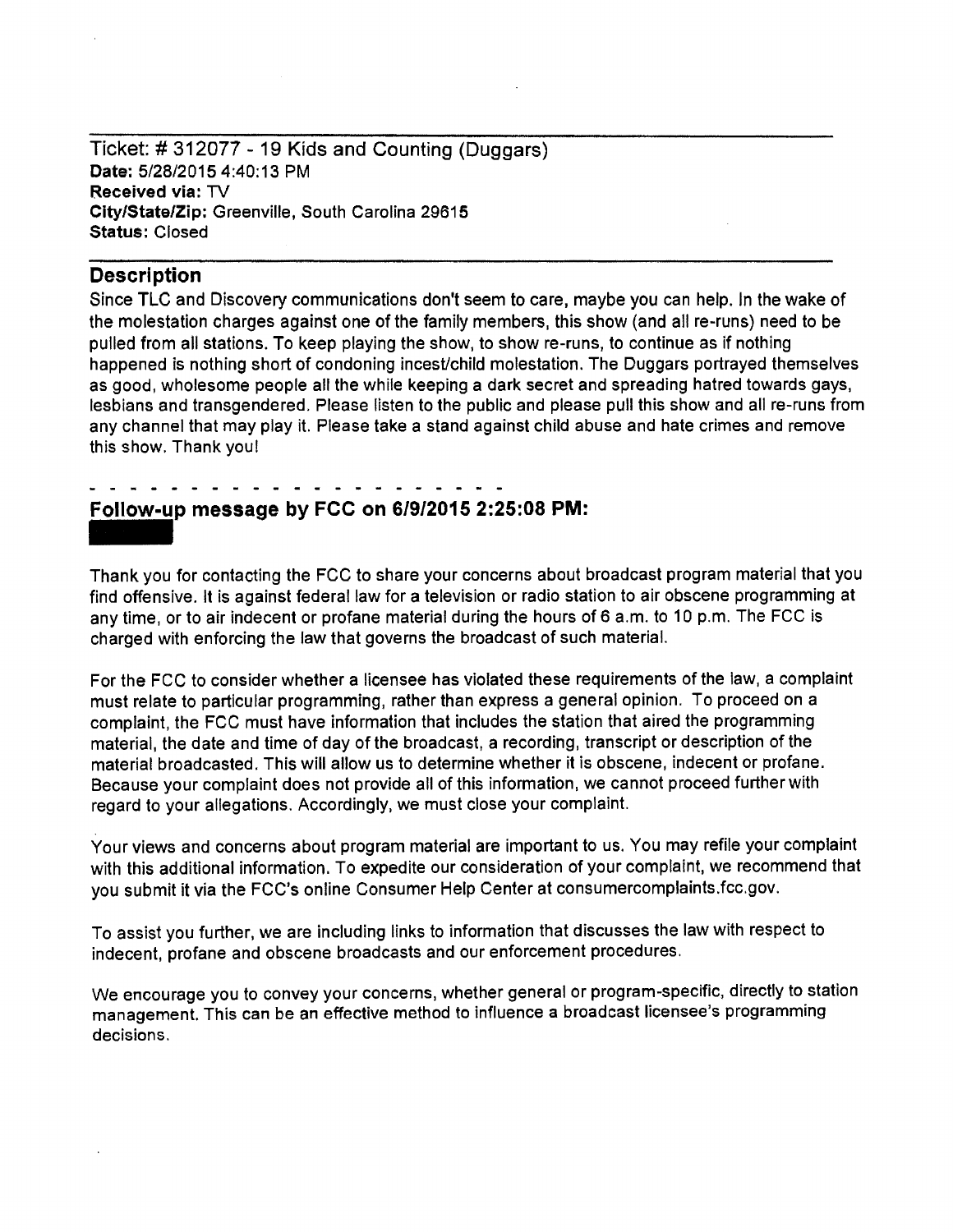https://consumercomplaints.fcc.gov/hc/en-us/articles/203700670-Cable-TV-and-Offensive-Programming-Quick-Facts

 $\bar{z}$ 

https://consumercomplaints.fcc.gov/hc/en-us/articles/203700610-Satellite-Programming-Quick-Facts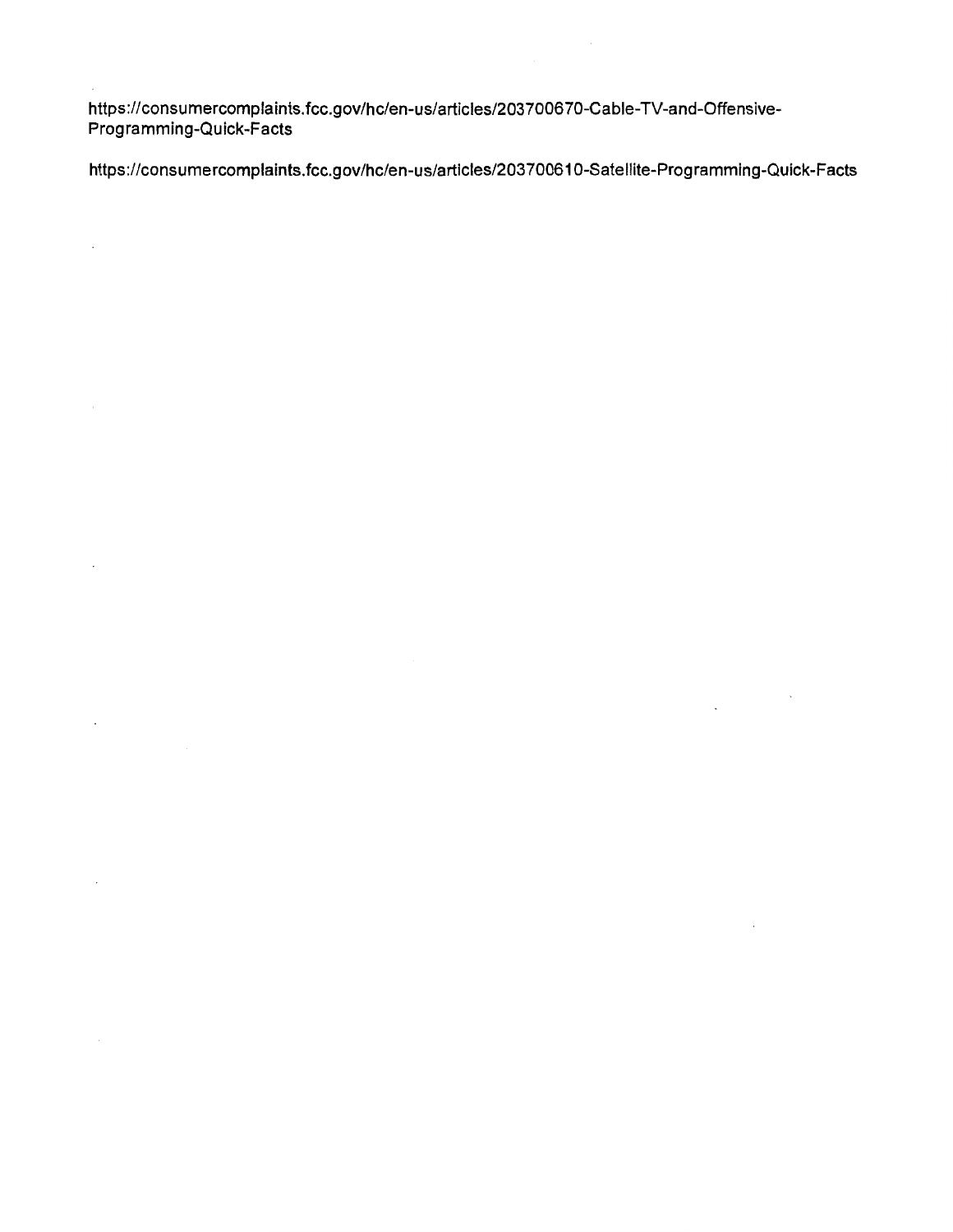Ticket:# 311885 - Discovery Communications and The Learning Cannel (TLC) Date: 5/28/2015 3:36:43 PM Received via: TV City/State/Zip: Cardiff By The Sea, California 92007 Status: Closed

### **Description**

#### Dear FCC,

I really don't know where else to turn. I was lead to believe that 19 kids and counting was a wholesome family show. Now it's been learned that the oldest son Josh Duggar molested his little sisters and at least one other young child. The Oprah show found out about the allegations and turned it over to the police in 2006, who investigated. Oprah did the right thing cancelled the Duggars. Even after all this, Discovery Communications went ahead and aired the family which were presented to the American public as a wholesome, loving Christian family, when all along they must have known that the family was hiding a very dark and horrible secret. This is wrong. I'm asking that you please investigate Discovery Communications of fraudulently deceiving the public. Thank you.

# Follow-up message by FCC on 5/29/2015 10:19:39 AM: - -<br>**Foll**<br>Thar

Thank you for contacting the FCC to share your concerns about broadcast program material that you find offensive. It is against federal law for a television or radio station to air obscene programming at any time, or to air indecent or profane material during the hours of 6 a.m. to 10 p.m. The FCC is charged with enforcing the law that governs the broadcast of such material.

For the FCC to consider whether a licensee has violated these requirements of the law, a complaint must relate to particular programming, rather than express a general opinion. To proceed on a complaint, the FCC must have information that includes the station that aired the programming material, the date and time of day of the broadcast, a recording, transcript or description of the material broadcasted. This will allow us to determine whether it is obscene, indecent or profane. Because your complaint does not provide all of this information, we cannot proceed further with regard to your allegations. Accordingly, we must close your complaint.

Your views and concerns about program material are important to us. You may refile your complaint with this additional information. To expedite our consideration of your complaint, we recommend that you submit it via the FCC's online Consumer Help Center at consumercomplaints.fcc.gov.

To assist you further, we are including links to information that discusses the law with respect to indecent, profane and obscene broadcasts and our enforcement procedures.

We encourage you to convey your concerns, whether general or program-specific, directly to station management. This can be an effective method to influence a broadcast licensee's programming decisions.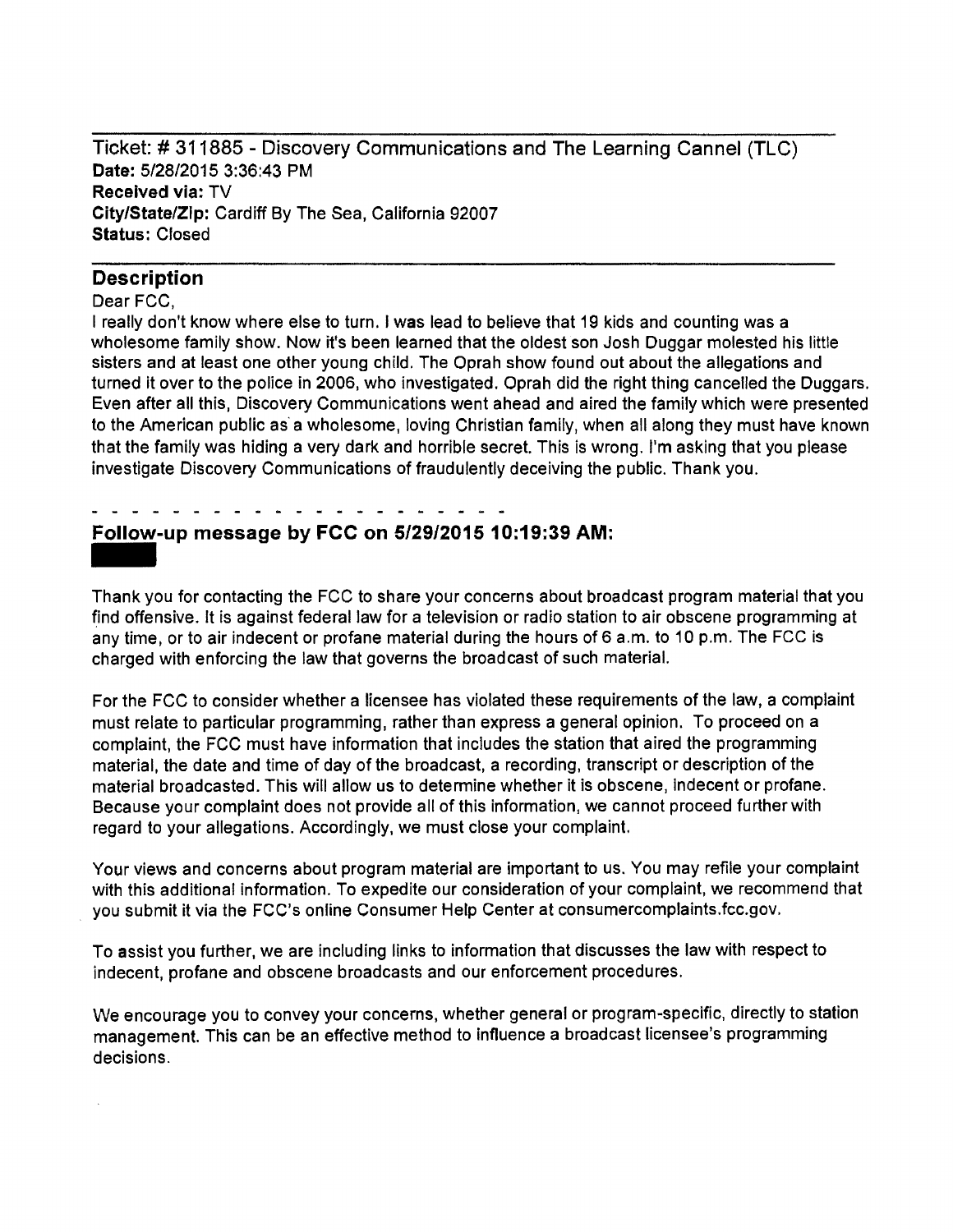https://consumercomplaints.fcc.gov/hc/en-us/articles/203700670-Cable-TV-and-Offensive-Programming-Quick-Facts

https://consumercomplaints.fcc.gov/hc/en-us/articles/203700610-Satellite-Programming-Quick-Facts

. . . . . . . . . . . . *. . .* . . . . **Follow-up message by Consumer on 5/29/2015 10:58:16 AM:**  Thank you so much for your reply. I will follow your advice ~Throw your heart over the gate and your horse will follow...

On Friday, May 29, 2015 7:19 AM, FCC <consumercomplaints@fcc.gov> wrote:

#yiv9863997454 table td {border-collapse:collapse;}#yiv9863997454 body .filtered99999 .yiv9863997454directional\_text\_wrapper {direction:rtl;unicode-bidi:embed;}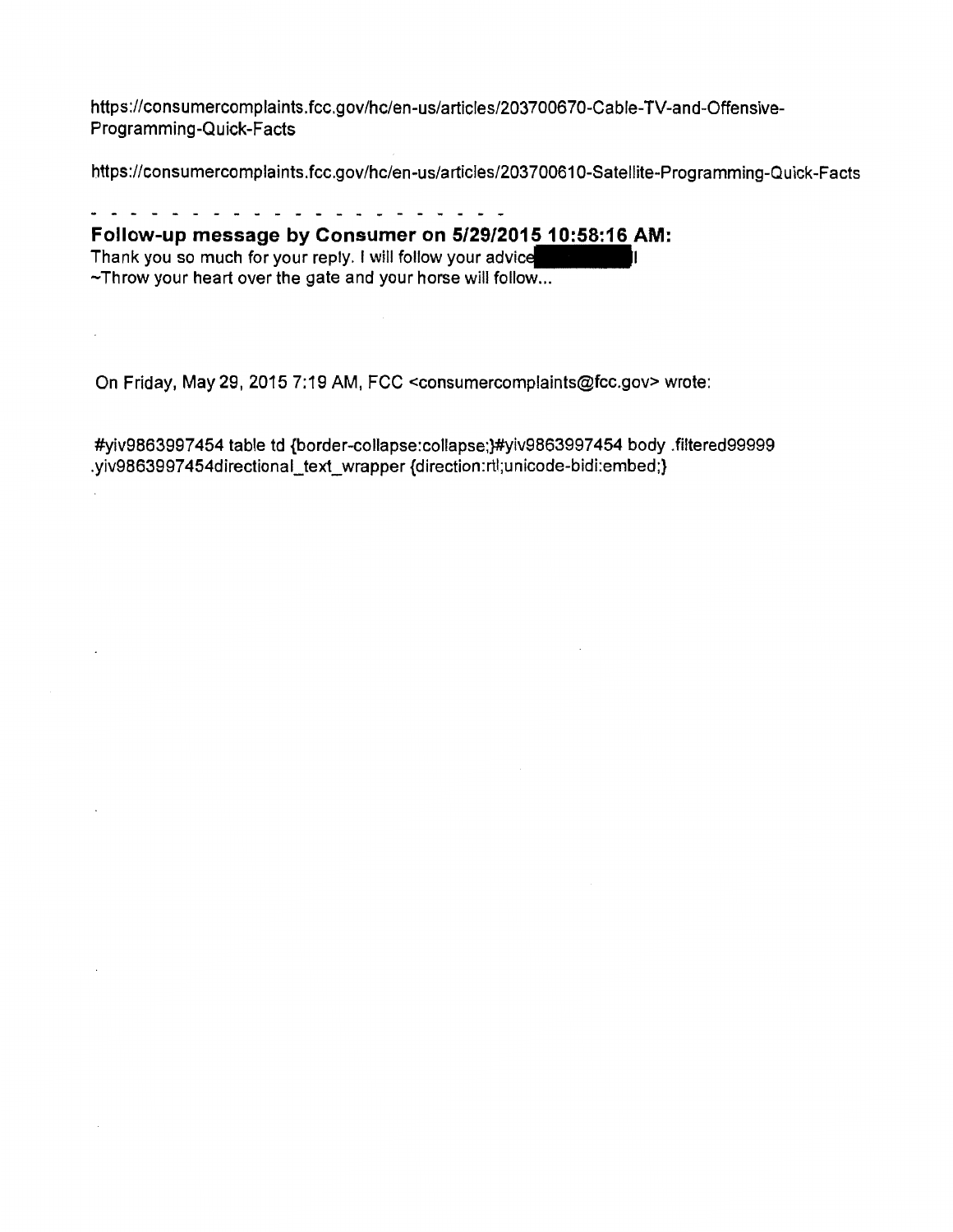| Form Type                      | 2000E - Media (General) Complaint |                                                                                 |                                                                                                                                                                                                                                                                                                                                                                                                                                                                                                                                                                                                                                                                                                                                         |
|--------------------------------|-----------------------------------|---------------------------------------------------------------------------------|-----------------------------------------------------------------------------------------------------------------------------------------------------------------------------------------------------------------------------------------------------------------------------------------------------------------------------------------------------------------------------------------------------------------------------------------------------------------------------------------------------------------------------------------------------------------------------------------------------------------------------------------------------------------------------------------------------------------------------------------|
| <b>Complaint Number</b>        | 11-C00336860-1                    | <b>Complaint Source Web</b>                                                     |                                                                                                                                                                                                                                                                                                                                                                                                                                                                                                                                                                                                                                                                                                                                         |
| Date Received                  | 10/04/2011                        | <b>Attachments</b>                                                              | <b>No</b>                                                                                                                                                                                                                                                                                                                                                                                                                                                                                                                                                                                                                                                                                                                               |
| Category                       | Programming                       | Subcategory                                                                     | <b>Content Criticism</b>                                                                                                                                                                                                                                                                                                                                                                                                                                                                                                                                                                                                                                                                                                                |
| <b>Complainant Information</b> |                                   |                                                                                 |                                                                                                                                                                                                                                                                                                                                                                                                                                                                                                                                                                                                                                                                                                                                         |
| <b>Complainant Name</b>        |                                   |                                                                                 |                                                                                                                                                                                                                                                                                                                                                                                                                                                                                                                                                                                                                                                                                                                                         |
| <b>Address</b>                 |                                   |                                                                                 |                                                                                                                                                                                                                                                                                                                                                                                                                                                                                                                                                                                                                                                                                                                                         |
| City/State/Zip                 | <b>Beverly</b>                    | <b>MA</b>                                                                       | 01915                                                                                                                                                                                                                                                                                                                                                                                                                                                                                                                                                                                                                                                                                                                                   |
| <b>Complaint Information</b>   |                                   |                                                                                 |                                                                                                                                                                                                                                                                                                                                                                                                                                                                                                                                                                                                                                                                                                                                         |
| Company                        | <b>TLC Channel</b>                |                                                                                 |                                                                                                                                                                                                                                                                                                                                                                                                                                                                                                                                                                                                                                                                                                                                         |
| Call Sign                      | TLC                               |                                                                                 |                                                                                                                                                                                                                                                                                                                                                                                                                                                                                                                                                                                                                                                                                                                                         |
| City/State/Zip                 |                                   |                                                                                 |                                                                                                                                                                                                                                                                                                                                                                                                                                                                                                                                                                                                                                                                                                                                         |
| <b>Comments</b>                | Thank you. -                      | kindly provide me with the TLC contact information, or send my message to them? | I am distressed that I have been unable to find an email address or phone number for the<br>TLC channel. Typically, I am able to find contact information and send a complimentary<br>message or suggestion, but this has been difficult. My message to TLC is that I have<br>enjoyed their 19 Kids and Counting show because the Duggar family seems very caring<br>and supportive of each other, but I was so disappointed when they took it to a political<br>level and told the audience that the father was at a "Pro-Life Meeting." Regardless of<br>how the audience feels about this issue, I was stunned that the TLC channel, known for<br>its gentle approach to its audience, would promote such a charged issue. Would you |

 $\label{eq:2} \frac{1}{\sqrt{2}}\left(\frac{1}{\sqrt{2}}\right)^{2} \left(\frac{1}{\sqrt{2}}\right)^{2} \left(\frac{1}{\sqrt{2}}\right)^{2} \left(\frac{1}{\sqrt{2}}\right)^{2} \left(\frac{1}{\sqrt{2}}\right)^{2} \left(\frac{1}{\sqrt{2}}\right)^{2} \left(\frac{1}{\sqrt{2}}\right)^{2} \left(\frac{1}{\sqrt{2}}\right)^{2} \left(\frac{1}{\sqrt{2}}\right)^{2} \left(\frac{1}{\sqrt{2}}\right)^{2} \left(\frac{1}{\sqrt{2}}\right)^{2} \left(\frac{$ 

 $\label{eq:2.1} \frac{1}{\sqrt{2}}\int_{\mathbb{R}^{3}}\left|\frac{d\mathbf{r}}{d\mathbf{r}}\right|^{2}d\mathbf{r}^{2}d\mathbf{r}^{2}d\mathbf{r}^{2}d\mathbf{r}^{2}d\mathbf{r}^{2}d\mathbf{r}^{2}d\mathbf{r}^{2}d\mathbf{r}^{2}d\mathbf{r}^{2}d\mathbf{r}^{2}d\mathbf{r}^{2}d\mathbf{r}^{2}d\mathbf{r}^{2}d\mathbf{r}^{2}d\mathbf{r}^{2}d\mathbf{r}^{2}d\math$ 

 $\mathcal{A}(\mathcal{A})$  and  $\mathcal{A}(\mathcal{A})$ 

 $\mathcal{L}(\mathcal{L}^{\text{max}}_{\text{max}})$ 

 $\sim 10^{11}$  km s  $^{-1}$ 

 $\mathcal{A}^{\mathcal{A}}$  and  $\mathcal{A}^{\mathcal{A}}$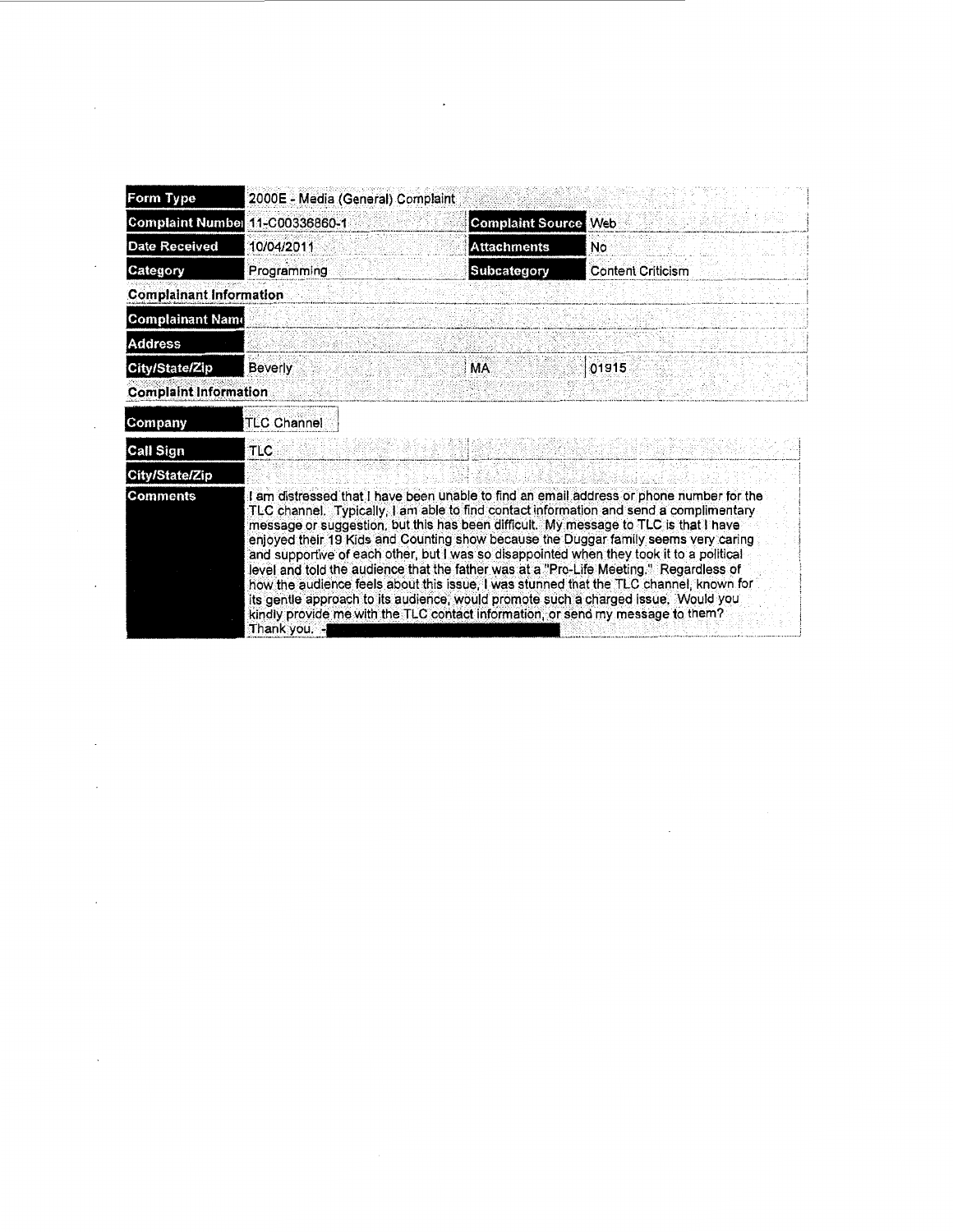## 1:) **#312935 TLC**

| Submitted<br>May 29, 2015, 8:43 AM                                      |                   | Received via<br>Web Form              | Requester      |                                    |                                      |
|-------------------------------------------------------------------------|-------------------|---------------------------------------|----------------|------------------------------------|--------------------------------------|
| <b>Status</b><br>Type                                                   | <b>Priority</b>   | Group                                 |                |                                    | <b>Assignee</b>                      |
| Closed                                                                  |                   | CGB - Indecency your unsolved tickets |                |                                    |                                      |
| <b>Complaint Internal Status</b><br>Not Served<br>Name of TV program    |                   |                                       |                |                                    | TV Method                            |
| 19 kids and counting, Here comes Honey Boo Boo, Hoarders, Little People |                   |                                       |                |                                    | Cable                                |
| TV issues<br>Indecency                                                  | <b>First Name</b> | <b>Last Name</b>                      | State<br>Texas | Zip Code<br>78628-3537             | Time of Issue<br>$12:00$ am          |
| Date of Issue                                                           |                   | Phone (where you can be contacted)    |                | <b>TV</b> channel                  |                                      |
| May 29                                                                  |                   |                                       |                | 37                                 |                                      |
| City Where Program was Viewed/Heard                                     |                   |                                       | Network        |                                    | State Where Program was Viewed/Heard |
| Georgetown                                                              |                   |                                       | TLC            | Texas                              |                                      |
| <b>Address 1</b>                                                        | City              |                                       |                | <b>Filing on Behalf of Someone</b> |                                      |
|                                                                         |                   | No.<br>Georgetown                     |                |                                    |                                      |

May 29, 8:43 AM

TLC, which used to be known as The Learning Channel, has devolved from a station that used to carry great informational programming to a channel that serves up a constant human freak show with a special emphasis on pedophiles. They have abused the public trust and their license should be REVOKED.



Thank you for contacting the FCC to share your concerns about broadcast program material that you find offensive. It is against federal law for a television or radio station to air obscene programming at any time, or to air indecent or profane material during the hours of 6 a.m. to 10 p.m. The FCC is charged with enforcing the law that governs the broadcast of such material.

For the FCC to consider whether a licensee has violated these requirements of the law, a complaint must relate to particular programming, rather than express a general opinion. To proceed on a complaint, the FCC must have information that includes the station that aired the programming material, the date and time of day of the broadcast, a recording, transcript or description of the material broadcasted. This will allow us to determine whether it is obscene, indecent or profane. Because your complaint does not provide all of this information, we cannot proceed further with regard to your allegations. Accordingly, we must close your complaint.

Your views and concerns about program material are important to us. You may refile your complaint with this additional information. To expedite our consideration of your complaint, we recommend that you submit it via the FCC's online Consumer Help Center at consumercomplaints.fcc.gov.

To assist you further, we are including links to information that discusses the law with respect to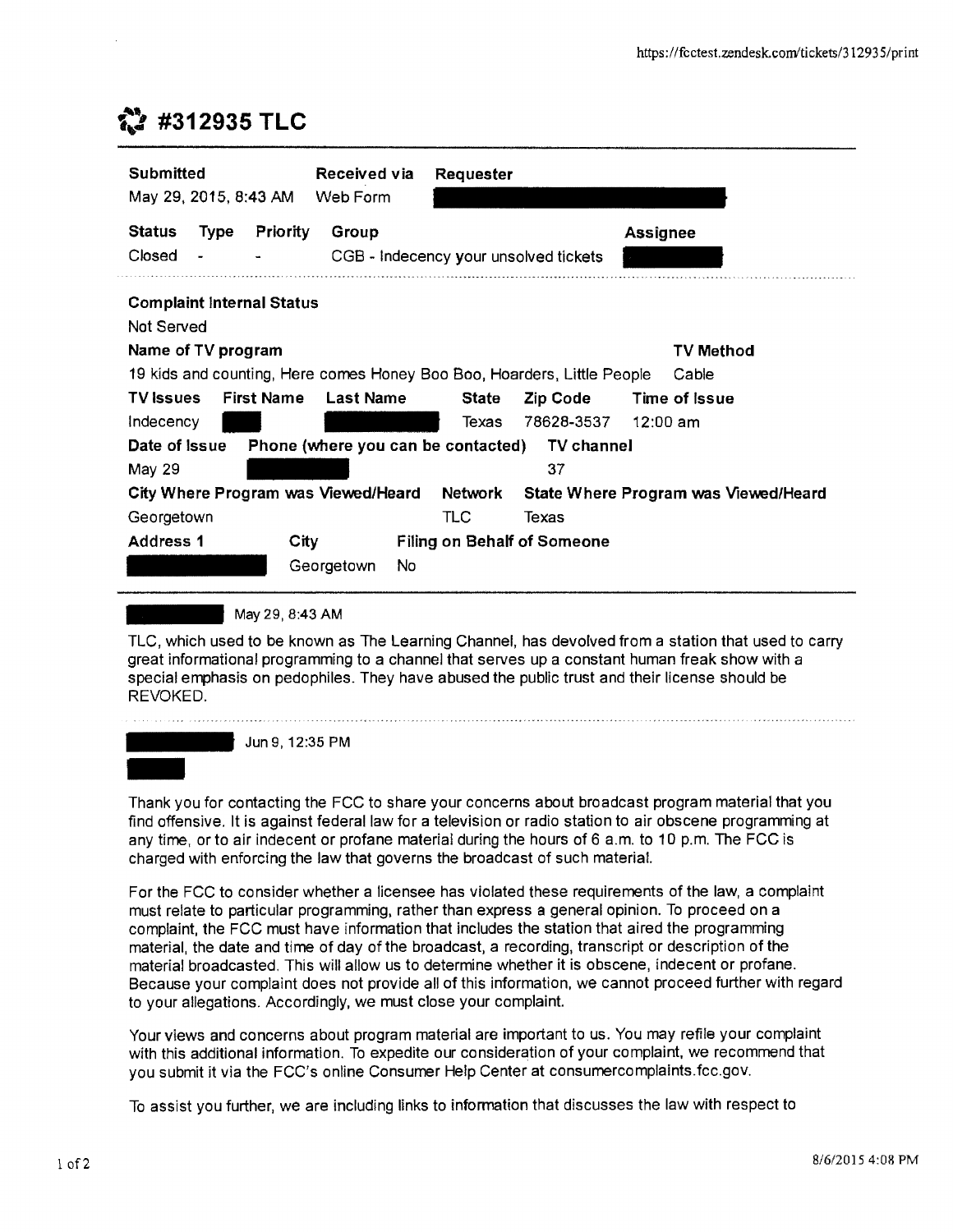indecent, profane and obscene broadcasts and our enforcement procedures.

We encourage you to convey your concerns, whether general or program-specific, directly to station management. This can be an effective method to influence a broadcast licensee's programming decisions.

https://consumercomplaints.fcc.gov/hc/en-us/articles/203700670-Cable-TV-and-Offensive-Programming-Quick-Facts

https://consumercomplaints.fcc.gov/hc/en-us/articles/203700610-Satellite-Programming-Quick-Facts

Support Software by **Zendesk**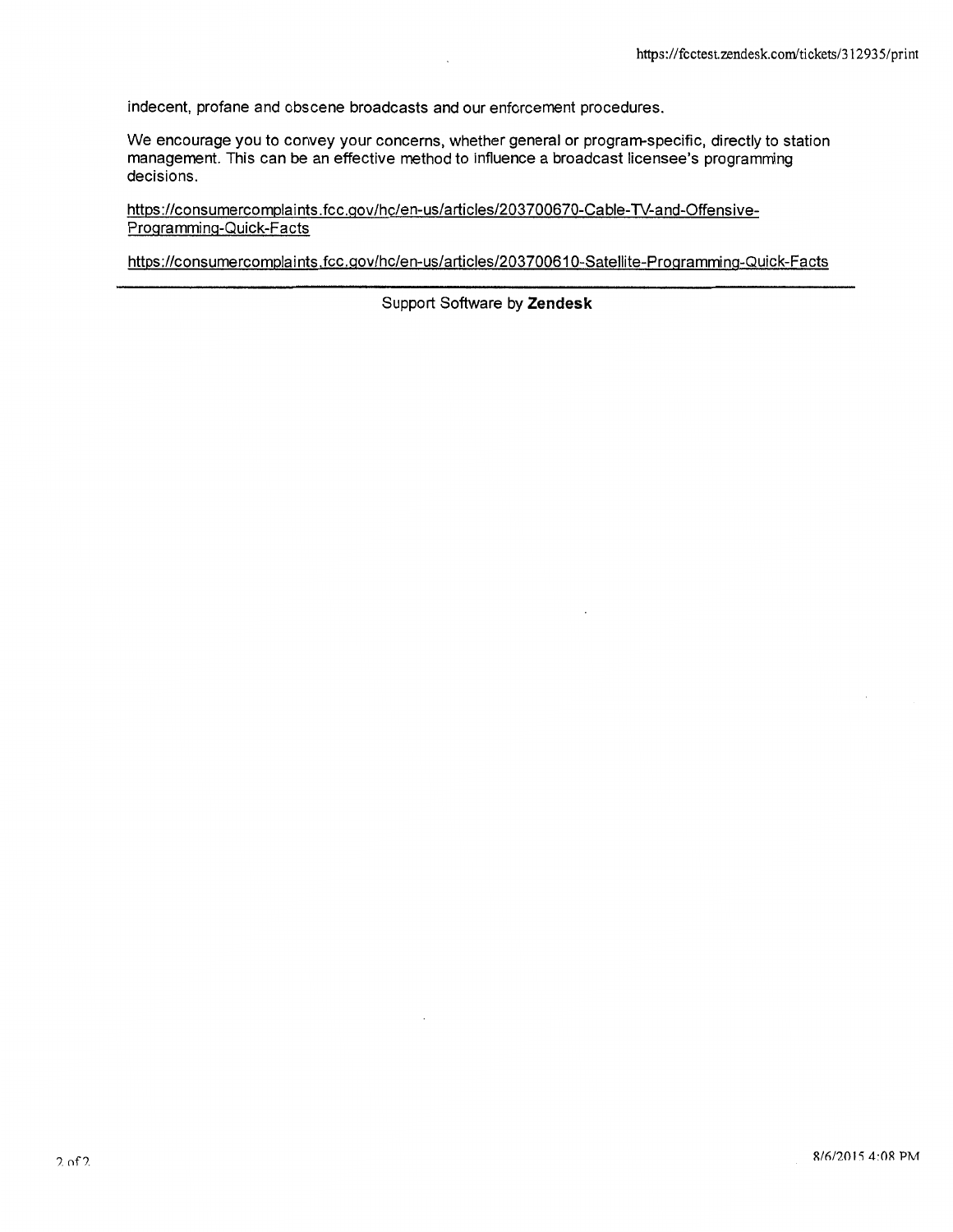## Consumer Information Management System (CIMS00003693186) ARCHIVED INDECENCY Complaint

| <b>Case Information</b>                                               |                                              |                                                       |
|-----------------------------------------------------------------------|----------------------------------------------|-------------------------------------------------------|
| Control ID:<br>CIMS00003693186                                        | IC Number:<br>13-WB15119741                  | <b>Submission Method:</b><br>Web                      |
| Level One:<br>Satellite                                               | Level Two:<br>Programming Issues             | <b>Level Three:</b><br>Content Criticism              |
| Owner Rep Number:<br><b>PCC66</b>                                     | Creator:<br>cpb.475                          | <b>Problem Submitted Time:</b><br>7/13/2013 1:42:00PM |
| <b>Contact Information</b>                                            |                                              |                                                       |
|                                                                       | <b>Consumer Personal Information Omitted</b> |                                                       |
| PHENIX CITY AL 36870<br>City / State / Zip:                           |                                              |                                                       |
| <b>Indecency</b>                                                      |                                              |                                                       |
| 7/13/2013<br>Date of Program:                                         | Call Sign/Channel/Frequency:                 | 280                                                   |
| $1:00$ pm<br>Time of Program:                                         | <b>City/State of Program:</b>                | Phenix City, Alabama                                  |
| TLC summer HD<br>Network:                                             | Program Type:                                | Satellite TV                                          |
| Name of Program/DJ/Personality/Song/Film:<br>Here comes Honey Boo Boo |                                              |                                                       |
| <b>Case Referred</b>                                                  |                                              |                                                       |
| Case Referral Agency:                                                 | FCC/Enforcement Bureau                       |                                                       |
| <b>Referral Division/Dept.:</b>                                       | IHD - Investigation & Hearings               |                                                       |
| <b>Referral Date</b>                                                  | 7/16/2013<br>$\ddot{\phantom{a}}$            |                                                       |
| <b>EB/IHD Exported Case:</b>                                          | 7/30/2013                                    |                                                       |
| <b>Problem Description</b>                                            |                                              |                                                       |

Direct Tv channel 280 TLC HD on 07/13/2013 aired "A very Boo Halloween" At about the 15 minute mark while discussing the blonde hair of the mother she stands up from the couch and you can very clearly hear her daughter say "ow mother fu\_ker" I understand the show is rated PG-L but I am rather sure that kind of language is not considered PG-L.

 $\bar{\phantom{a}}$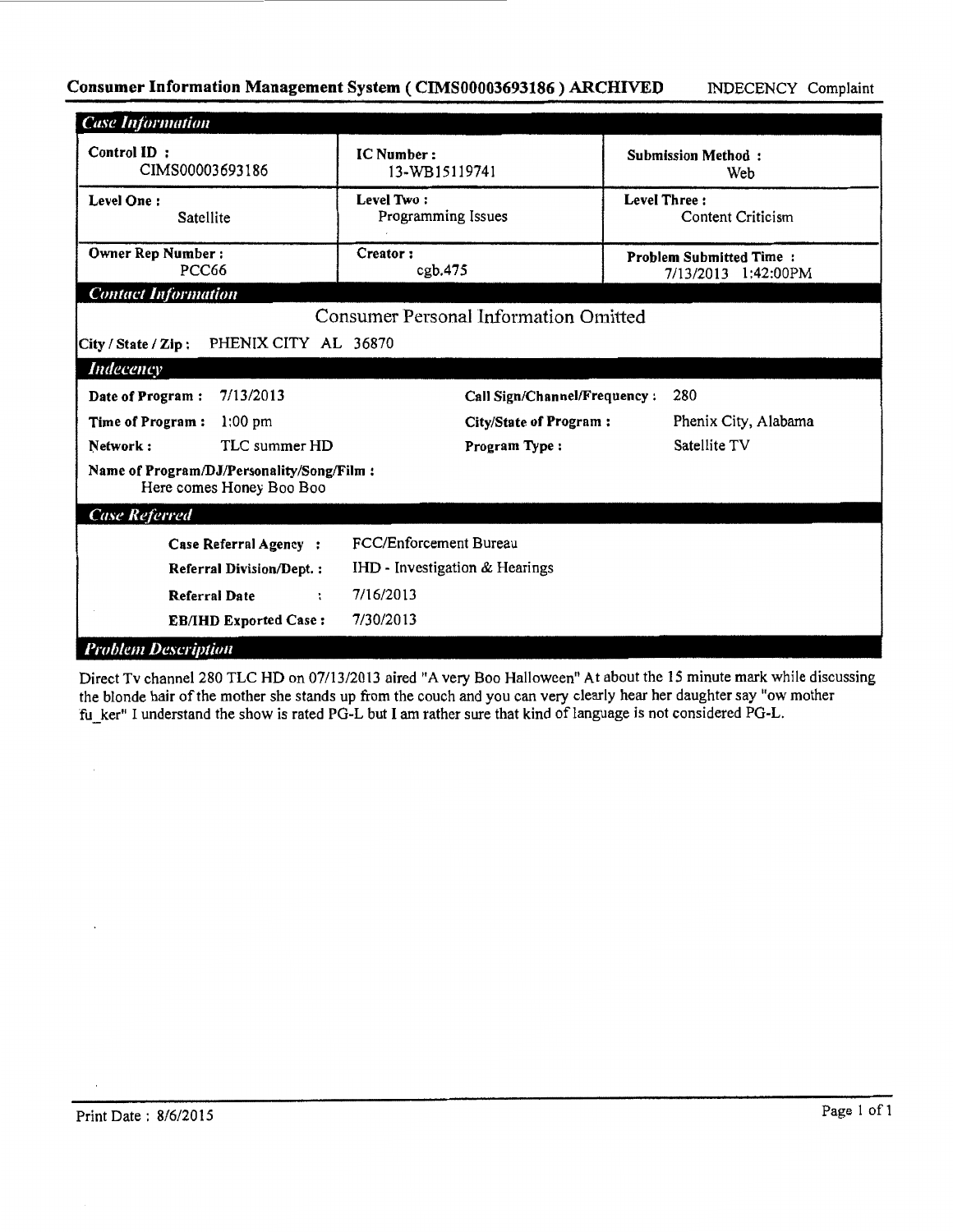## Consumer Information Management System (CIMS00003489525) ARCHIVED INDECENCY Complaint

| <b>Case Information</b>                                             |                                              |                                                       |  |
|---------------------------------------------------------------------|----------------------------------------------|-------------------------------------------------------|--|
| Control ID:<br>CIMS00003489525                                      | IC Number:<br>12-WB15057237                  | <b>Submission Method:</b><br>Web                      |  |
| Level One:<br>Unknown Media Types                                   | Level Two:<br>Programming Issues             | Level Three:<br>Content Criticism                     |  |
| <b>Owner Rep Number:</b><br>PCC66                                   | Creator:<br>cgb.475                          | <b>Problem Submitted Time:</b><br>10/5/2012 5:20:28AM |  |
| <b>Contact Information</b>                                          |                                              |                                                       |  |
|                                                                     | <b>Consumer Personal Information Omitted</b> |                                                       |  |
| KAPOLEI HI 96707<br> City / State / Zip:                            |                                              |                                                       |  |
| Indecency                                                           |                                              |                                                       |  |
| 10/02/2012<br>Date of Program:                                      | Call Sign/Channel/Frequency:                 | TLC                                                   |  |
| 09:30 PM<br>Time of Program:                                        | City/State of Program:                       | Kapolei, HI                                           |  |
| <b>TLC</b><br>Network:                                              | Program Type:                                | Cable/Satellite                                       |  |
| Name of Program/DJ/Personality/Song/Film:<br>19 Kids, Honey Boo Boo |                                              |                                                       |  |
| <b>Problem Description</b>                                          |                                              |                                                       |  |

I believe 19 Kids and Counting and Here Comes Honey Boo Boo are obscene in that they are abhorrent to morality and repulsive to ethical principles. The channel is basically funding parents having an irresponsible amount of kids despite overpopulation and its impending effects. The latter show displays another example of faulty parenting with a mother who parented several children with different men and feeds them unhealthy diets and allows them to participate in unsavory activities. Such programming is a blight upon human civilization and if nothing else can be done, at least the network should be forced to change their name from The Leaming Channel, a description which they fail to live up to. It is more of a channel to decrease one's capacity for thought or virtue. I contacted them about this matter before and got no response. I do believe this channel fails to service the public interest.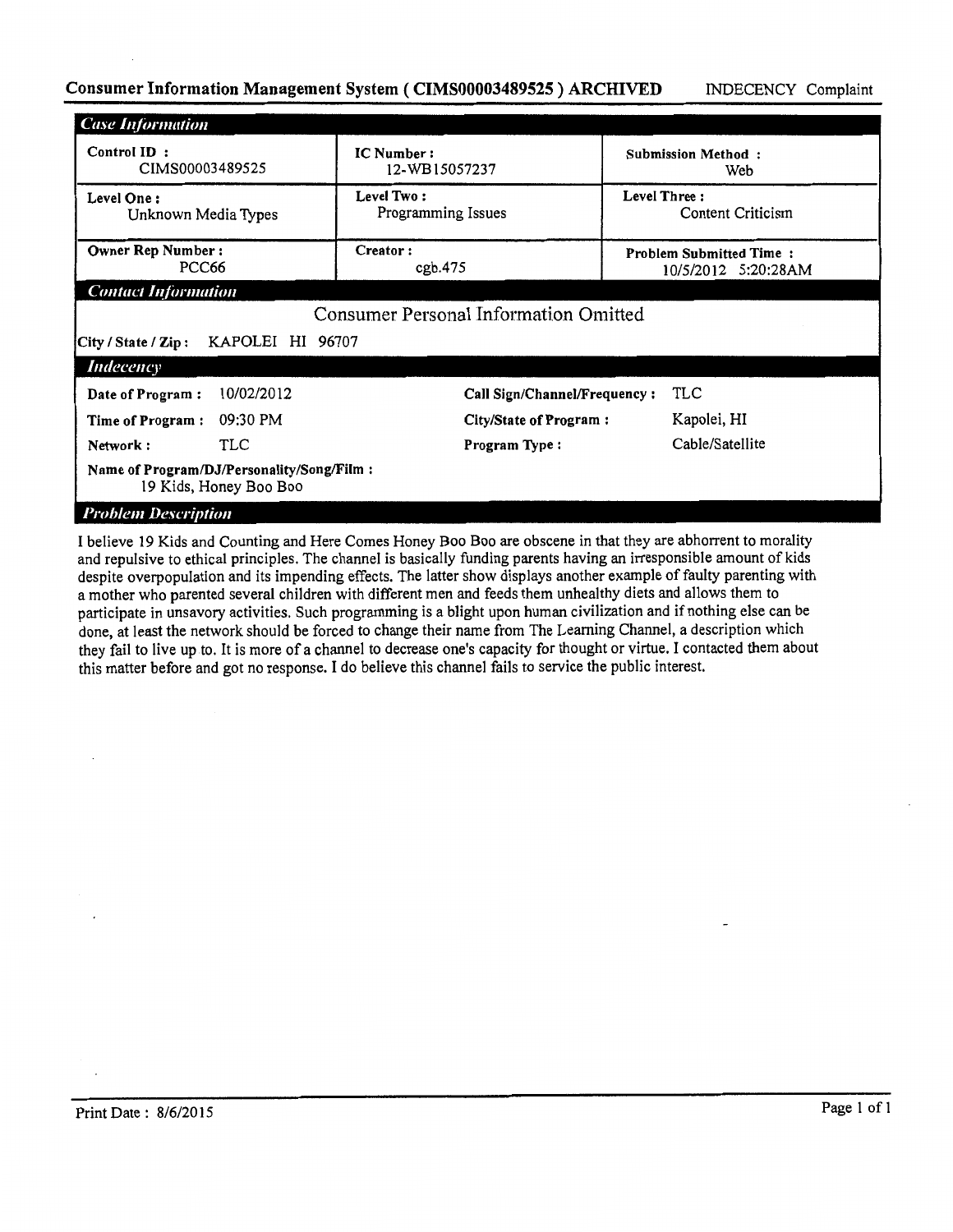## Consumer Information Management System (CIMS00003468410) ARCHIVED INDECENCY Complaint

| <b>Case Information</b>                                               |                                              |                                                        |  |
|-----------------------------------------------------------------------|----------------------------------------------|--------------------------------------------------------|--|
| Control ID:<br>CIMS00003468410                                        | <b>IC</b> Number:<br>12-WB15033682           | <b>Submission Method:</b><br>Web                       |  |
| Level One:<br><b>Broadcast</b>                                        | Level Two:<br>Programming Issues             | Level Three:<br>Content Criticism                      |  |
| <b>Owner Rep Number:</b><br>TSR42                                     | Creator:<br>cgb.475                          | <b>Problem Submitted Time:</b><br>8/31/2012 12:18:41PM |  |
| <b>Contact Information</b>                                            |                                              |                                                        |  |
|                                                                       | <b>Consumer Personal Information Omitted</b> |                                                        |  |
| FREDERICKSBURG VA 22406<br>City / State / Zip:                        |                                              |                                                        |  |
| <i>Indecency</i>                                                      |                                              |                                                        |  |
| 08/29/2012<br>Date of Program:                                        | Call Sign/Channel/Frequency:                 | 52                                                     |  |
| $10:00$ PM<br>Time of Program:                                        | City/State of Program:                       | Fredericksburg, VA                                     |  |
| TLC<br>Network:                                                       | Program Type:                                | Cable/Satellite                                        |  |
| Name of Program/DJ/Personality/Song/Film:<br>Here Comes Honey Boo Boo |                                              |                                                        |  |
| <b>Problem Description</b>                                            |                                              |                                                        |  |

This show is another example of how willing and eager this country has become, to sacrifice what we know is right, for a buck. This is not entertainment, it is disgusting. Noone is trying to help this family or these kids. The show is making a mokery of them and the family accepts the abuse eagerly, for the minute of fame. The show is exploiting these children, with little regard for their self-esteem, self-worth, or any lasting consequences in their future. How is this not indecent?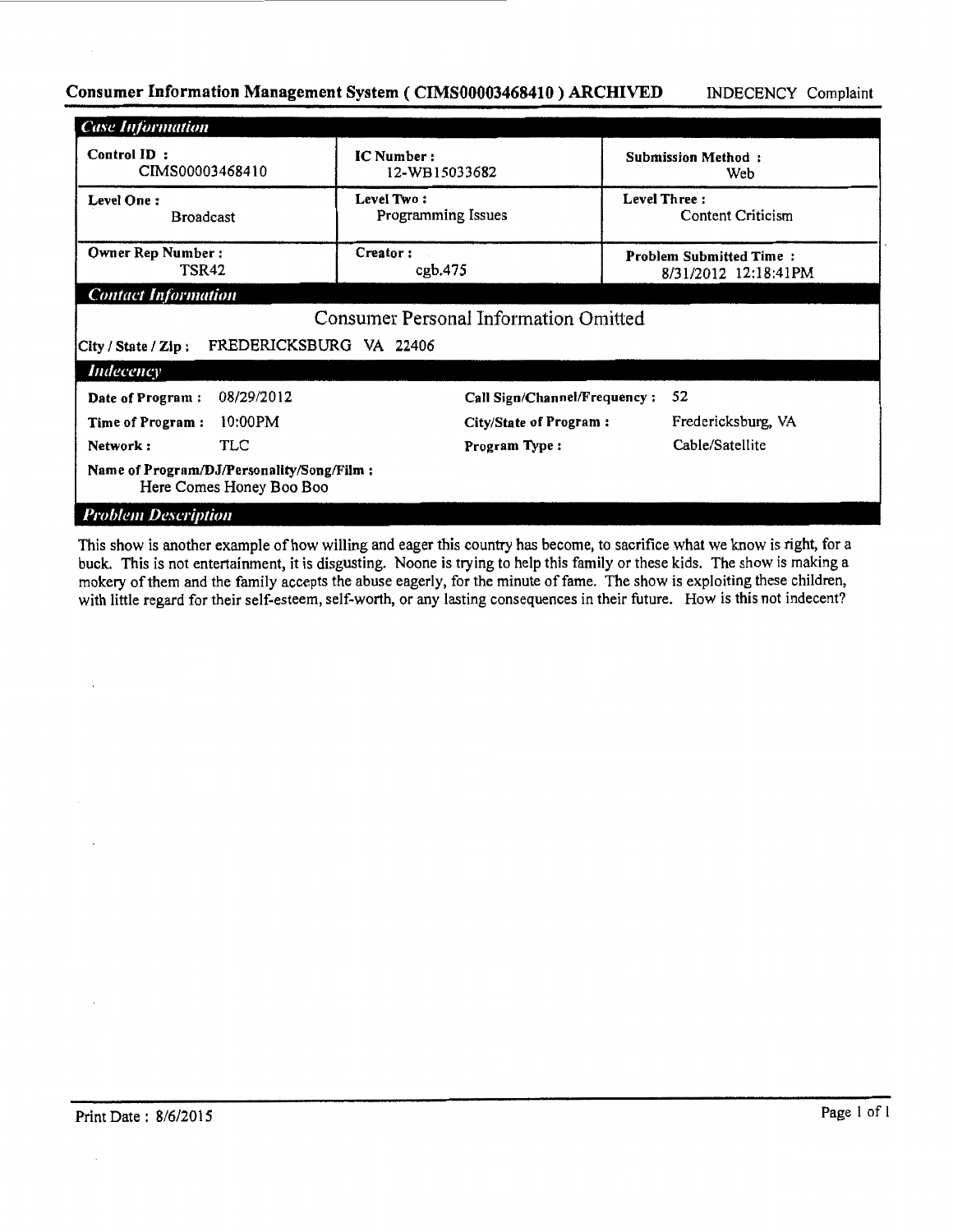## Consumer Information Management System (CIMS00003489525) ARCHIVED INDECENCY Complaint

| <b>Case Information</b>                                               |                                              |                                                       |  |
|-----------------------------------------------------------------------|----------------------------------------------|-------------------------------------------------------|--|
| Control ID:<br>CIMS00003489525                                        | <b>IC Number:</b><br>12-WB15057237           | <b>Submission Method:</b><br>Web                      |  |
| Level Two:<br>Level One:<br>Programming Issues<br>Unknown Media Types |                                              | <b>Level Three:</b><br>Content Criticism              |  |
| <b>Owner Rep Number:</b><br>PCC66                                     | Creator:<br>cgb.475                          | <b>Problem Submitted Time:</b><br>10/5/2012 5:20:28AM |  |
| <b>Contact Information</b>                                            |                                              |                                                       |  |
|                                                                       | <b>Consumer Personal Information Omitted</b> |                                                       |  |
| KAPOLEI HI 96707<br>City / State / Zip:                               |                                              |                                                       |  |
| Indecency                                                             |                                              |                                                       |  |
| 10/02/2012<br>Date of Program:                                        | Call Sign/Channel/Frequency:                 | <b>TLC</b>                                            |  |
| 09:30 PM<br>Time of Program:                                          | City/State of Program:                       | Kapolei, HI                                           |  |
| TLC<br>Network:                                                       | Program Type:                                | Cable/Satellite                                       |  |
| Name of Program/DJ/Personality/Song/Film:<br>19 Kids, Honey Boo Boo   |                                              |                                                       |  |
| <b>Problem Description</b>                                            |                                              |                                                       |  |

I believe 19 Kids and Counting and Here Comes Honey Boo Boo are obscene in that they are abhorrent to morality and repulsive to ethical principles. The channel is basically funding parents having an irresponsible amount of kids despite overpopulation and its impending effects. The latter show displays another example of faulty parenting with a mother who parented several children with different men and feeds them unhealthy diets and allows them to participate in unsavory activities. Such programming is a blight upon human civilization and if nothing else can be done, at least the network should be forced to change their name from The Leaming Channel, a description which they fail to live up to. It is more of a channel to decrease one's capacity for thought or virtue. I contacted them about this matter before and got no response. I do believe this channel fails to service the public interest.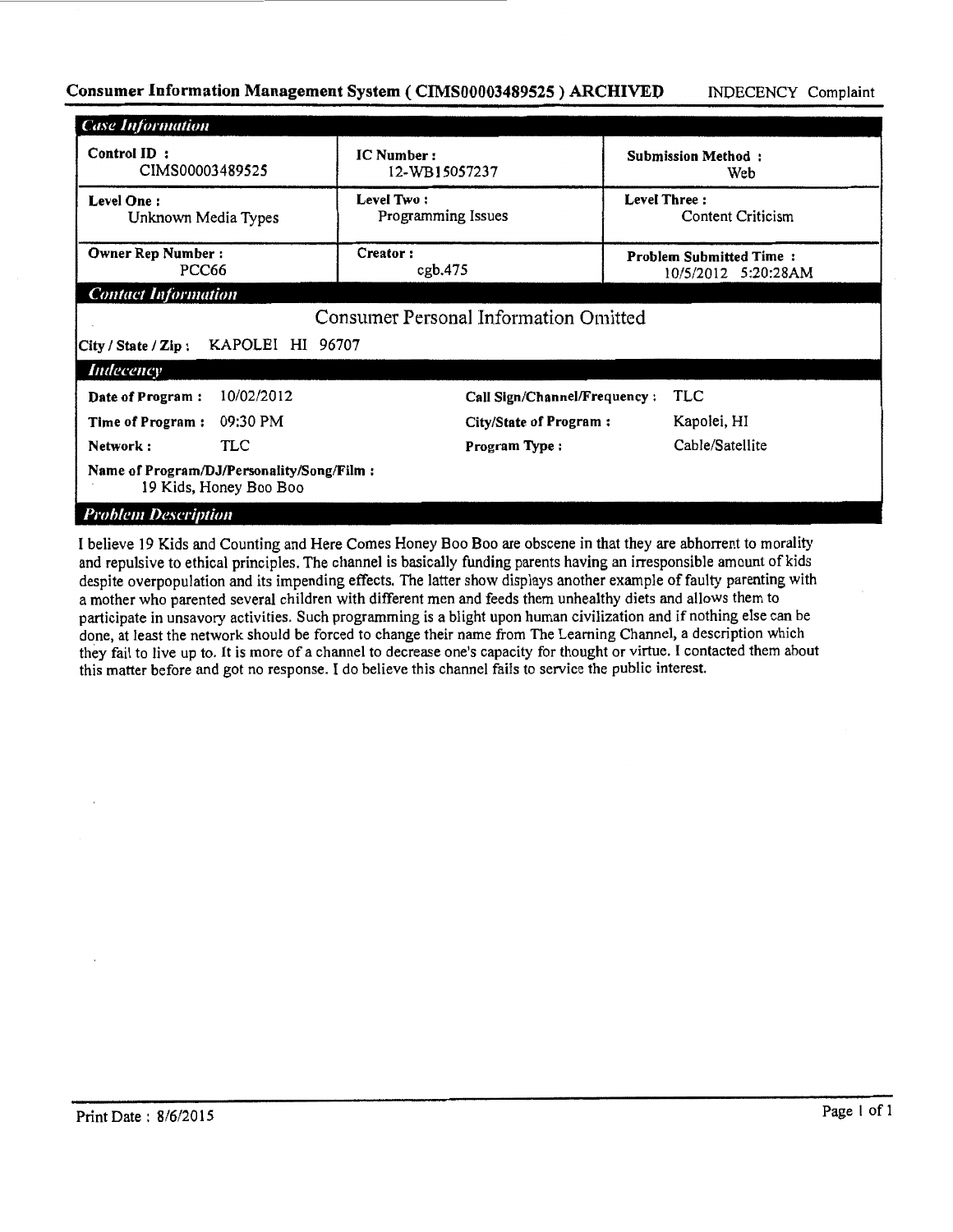## Consumer Information Management System (CIMS00003507141) ARCHIVED INDECENCY Complaint

| <b>Case Information</b>                                               |                                              |                                                       |
|-----------------------------------------------------------------------|----------------------------------------------|-------------------------------------------------------|
| Control ID:<br>CIMS00003507141                                        | IC Number:<br>12-WB15076662                  | Submission Method:<br>Web                             |
| Level One:<br><b>Broadcast</b>                                        | Level Two:<br>Programming Issues             | Level Three:<br>Religious                             |
| Owner Rep Number:<br>TSR29                                            | Creator:<br>cgb.475                          | <b>Problem Submitted Time:</b><br>11/4/2012 1:33:53AM |
| <b>Contact Information</b>                                            |                                              |                                                       |
|                                                                       | <b>Consumer Personal Information Omitted</b> |                                                       |
| ALLEN TX 75013<br>City / State / Zip:                                 |                                              |                                                       |
| <b>Indecency</b>                                                      |                                              |                                                       |
| 10/31/2012<br>Date of Program:                                        | Call Sign/Channel/Frequency:                 | TLC                                                   |
| 10:30 PM<br>Time of Program:                                          | City/State of Program:                       | Dallas, TX                                            |
| TLC<br>Network:                                                       | Program Type:                                | Cable/Satellite                                       |
| Name of Program/DJ/Personality/Song/Film:<br>Here Comes Honey Boo Boo |                                              |                                                       |
| <b>Problem Description</b>                                            |                                              |                                                       |

This show promotes religious hatred and is deeply offensive. During a scene in which the family was having a contest drinking from baby bottles, one of the family members declares: "she got Jewed". I am a Jewish american and am deeply offended that this ended up on the air. This show is clearly anti-semetic and should be pulled from the air. This hateful speech is unacceptable in this day and age... if I were African American and derogatory comments were made on air, there would be a tremendous uprising against the show...if I were Muslim or Asian or handicapped...there would be protests. I only ask the

same level of respect and consideration for my lineage as anyone else. As a previously government funded channel, this is an egregious failure of the faith of the american tax payers. You should be ashamed for allowing this offensive garbage to remain on the air.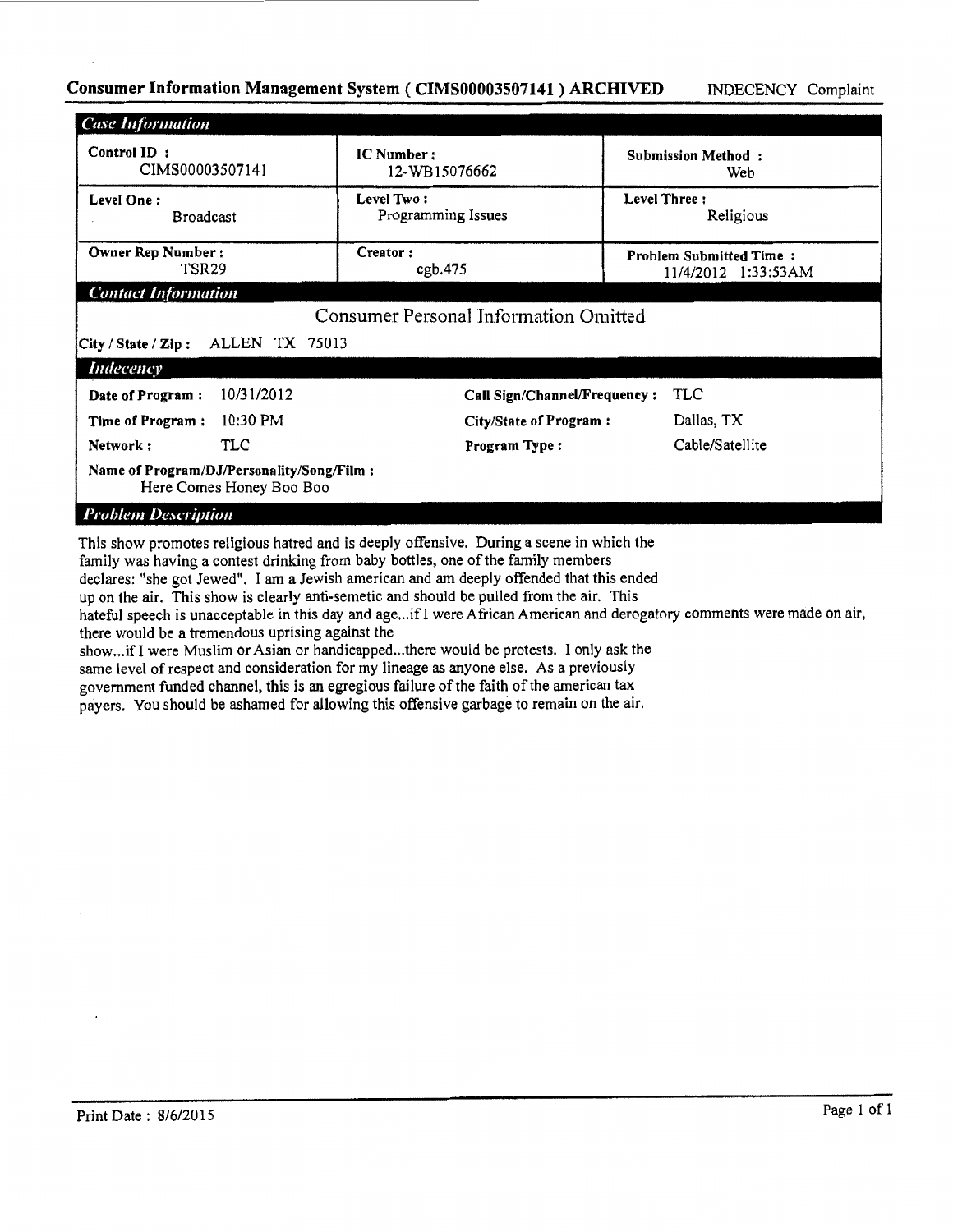## Consumer Information Management System (CIMS00003524367) ARCHIVED MDECENCY Complaint

| <b>Case Information</b>                                               |                                       |                                                        |  |
|-----------------------------------------------------------------------|---------------------------------------|--------------------------------------------------------|--|
| Control ID:<br>CIMS00003524367                                        | IC Number:<br>12-WB15092949           | <b>Submission Method:</b><br>Web                       |  |
| <b>Level One:</b><br><b>Broadcast</b>                                 | Level Two:<br>Programming Issues      | Level Three:<br>Content Criticism                      |  |
| <b>Owner Rep Number:</b><br>TSR42                                     | Creator:<br>cgb.475                   | <b>Problem Submitted Time:</b><br>11/30/2012 7:01:25PM |  |
| <b>Contact Information</b>                                            |                                       |                                                        |  |
|                                                                       | Consumer Personal Information Omitted |                                                        |  |
| PIKEVILLE KY 41501<br>City / State / Zip:                             |                                       |                                                        |  |
| <b>Indecency</b>                                                      |                                       |                                                        |  |
| 08/13/2012<br>Date of Program:                                        | Call Sign/Channel/Frequency:          | 183                                                    |  |
| 08:00 PM<br>Time of Program:                                          | City/State of Program:                | Pikeville, KY                                          |  |
| <b>TLC</b><br>Network:                                                | Program Type:                         | Cable/Satellite                                        |  |
| Name of Program/DJ/Personality/Song/Film:<br>Here Comes Honey Boo Boo |                                       |                                                        |  |
| <b>Case Referred</b>                                                  |                                       |                                                        |  |
| Case Referral Agency:                                                 | FCC/Enforcement Bureau                |                                                        |  |
| <b>Referral Division/Dept.:</b>                                       | IHD - Investigation & Hearings        |                                                        |  |
| <b>Referral Date</b><br>$\ddot{\phantom{a}}$                          | 12/3/2012                             |                                                        |  |
| <b>EB/IHD Exported Case:</b>                                          | 1/8/2013                              |                                                        |  |
| <b>Problem Description</b>                                            |                                       |                                                        |  |

The expoitation of a child in this manner should be criminal- and that fact that is allowed to be aired. Please contact TLC regarding to stop programming and cancel the show.